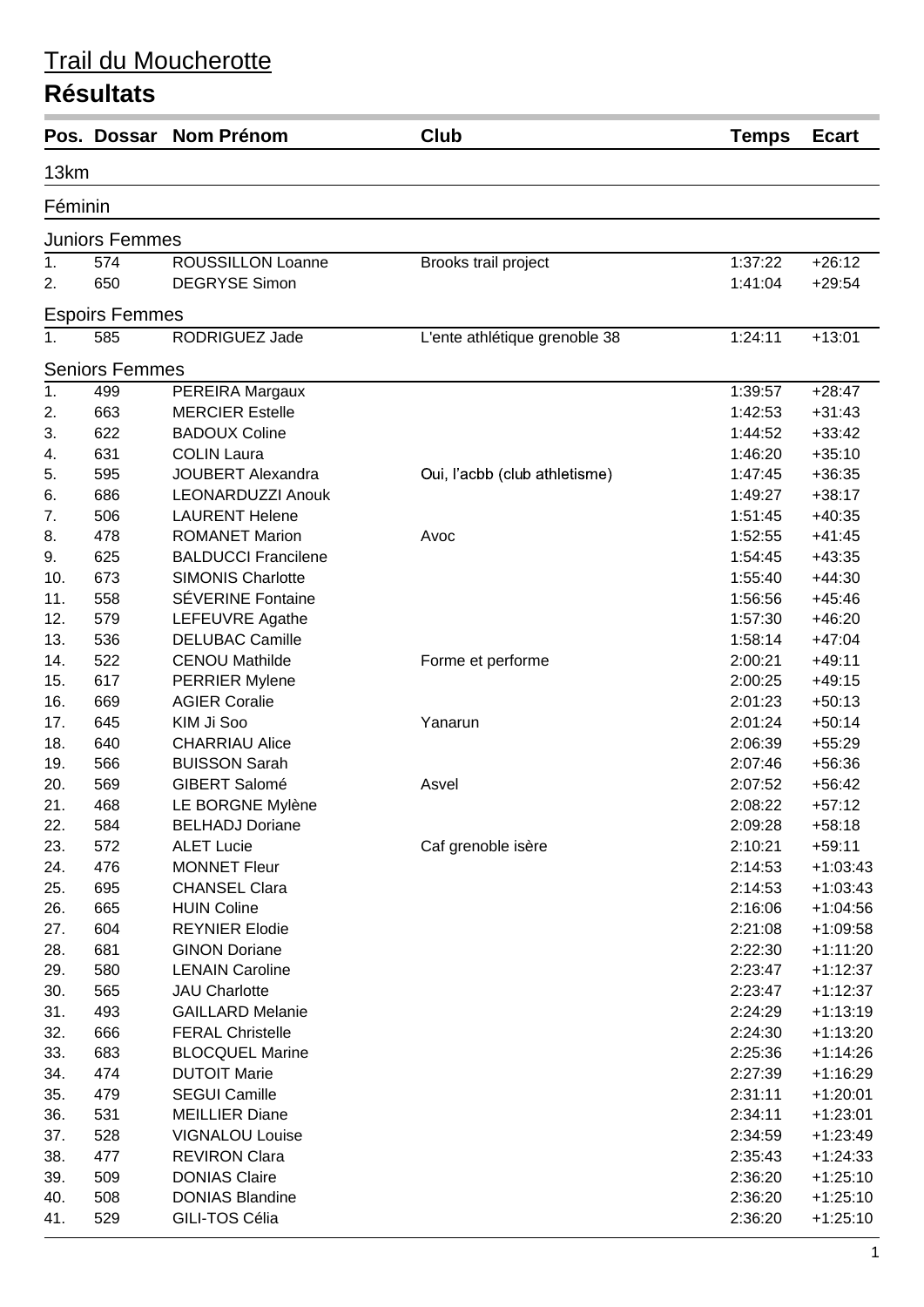|     | Pos. Dossar             | <b>Nom Prénom</b>              | <b>Club</b>               | <b>Temps</b> | <b>Ecart</b> |
|-----|-------------------------|--------------------------------|---------------------------|--------------|--------------|
| 42. | 517                     | <b>MARION Charlotte</b>        |                           | 2:36:21      | $+1:25:11$   |
| 43. | 490                     | <b>PERRON Florence</b>         |                           | 2:41:58      | $+1:30:48$   |
| 44. | 587                     | DE CHANALEILLES Margaux        |                           | 2:46:34      | $+1:35:24$   |
| 45. | 471                     | <b>KONIECZNY Caroline</b>      |                           | 2:48:37      | $+1:37:27$   |
| 46. | 470                     | <b>KONIECZNY Laura</b>         |                           | 2:48:38      | $+1:37:28$   |
| 47. | 549                     | <b>FRANUSIC Victoria</b>       |                           | 2:51:49      | $+1:40:39$   |
| 48. | 692                     | <b>MURGUE Manon</b>            |                           | 2:51:49      | $+1:40:39$   |
| 49. | 553                     | <b>GAUDIEZ Anne-Claire</b>     |                           | 2:51:53      | $+1:40:43$   |
| 50. | 463                     | <b>DUMAS Eléonore</b>          |                           | 2:52:40      | $+1:41:30$   |
| 51. | 540                     | <b>BELIAEVA Kristina</b>       |                           | 2:52:50      | $+1:41:40$   |
| 52. | 491                     | <b>BAUCHET Sonia</b>           |                           | 3:15:58      | $+2:04:48$   |
| 53. | 466                     | <b>BLANC-TRANCHANT Camille</b> |                           | 3:17:09      | $+2:05:59$   |
| 54. | 472                     | <b>LALANNE MAGNE Audrey</b>    |                           | 3:23:35      | $+2:12:25$   |
|     | <b>Masters 0 Femmes</b> |                                |                           |              |              |
| 1.  | 641                     | <b>ROBIN Anais</b>             | Rougeole beaune triathlon | 1:34:38      | $+23:28$     |
| 2.  | 620                     | <b>LORENTZ Camille</b>         |                           | 1:40:05      | $+28:55$     |
| 3.  | 546                     | <b>ROBIN Elodie</b>            |                           | 1:51:31      | $+40:21$     |
| 4.  | 557                     | <b>BARD Viviane</b>            | Macadam07                 | 1:57:09      | $+45:59$     |
| 5.  | 575                     | RAVANEL Julia                  |                           | 2:01:00      | $+49:50$     |
| 6.  | 644                     | <b>JENNIFER Hasler</b>         |                           | 2:10:20      | $+59:10$     |
| 7.  | 542                     | <b>JANIN-REYNAUD Laurence</b>  |                           | 2:25:00      | $+1:13:50$   |
| 8.  | 505                     | <b>LADAKIS Deborah</b>         |                           | 2:30:05      | $+1:18:55$   |
| 9.  | 612                     | <b>COTTRANT Mathilde</b>       |                           | 2:36:03      | $+1:24:53$   |
| 10. | 689                     | <b>FABRE Alice</b>             |                           | 2:36:54      | $+1:25:44$   |
| 11. | 560                     | <b>LEFILS Jennifer</b>         |                           | 3:02:24      | $+1:51:14$   |
|     | <b>Masters 1 Femmes</b> |                                |                           |              |              |
| 1.  | 684                     | <b>CALU Lucie</b>              | Cap vercors               | 2:01:07      | $+49:57$     |
| 2.  | 588                     | <b>SALIN-GHILLIANI Estelle</b> | Alpes fontaine athletisme | 2:07:46      | $+56:36$     |
| 3.  | 487                     | SALVETTI Audrey                |                           | 2:24:26      | $+1:13:16$   |
| 4.  | 467                     | <b>BOUSQUET Maud</b>           |                           | 2:26:02      | $+1:14:52$   |
| 5.  | 675                     | <b>LECOMTE Alice</b>           |                           | 2:29:08      | $+1:17:58$   |
| 6.  | 676                     | <b>GILLIBRAND Olivia</b>       |                           | 2:29:43      | $+1:18:33$   |
| 7.  | 593                     | <b>MAX Adeline</b>             |                           | 2:34:10      | $+1:23:00$   |
| 8.  | 610                     | THIÉBAULT Basma                |                           | 2:47:39      | $+1:36:29$   |
| 9.  | 538                     | <b>CHALABAEV Aïna</b>          |                           | 2:50:08      | $+1:38:58$   |
|     | <b>Masters 2 Femmes</b> |                                |                           |              |              |
| 1.  | 535                     | NICOLINO Karine                | F2v                       | 2:14:18      | $+1:03:08$   |
| 2.  | 577                     | <b>COMITO Blandine</b>         | Cmi cap vercors           | 2:23:29      | $+1:12:19$   |
| 3.  | 600                     | <b>GRÉCHEZ Hélène</b>          | Ria champagnier           | 2:29:43      | $+1:18:33$   |
| 4.  | 674                     | <b>MANGIONE Laetitia</b>       |                           | 2:31:39      | $+1:20:29$   |
|     | <b>Masters 3 Femmes</b> |                                |                           |              |              |
| 1.  | 687                     | <b>BRIOT Marika</b>            | Grésicourant              | 2:06:50      | $+55:40$     |
| 2.  | 639                     | <b>LEBLANC Celine</b>          | Ac sassenage              | 2:23:31      | $+1:12:21$   |
| 3.  | 534                     | <b>OLIVIER Catherine</b>       | F2v                       | 2:28:31      | $+1:17:21$   |
| 4.  | 483                     | <b>DEBOYSER Orlane</b>         | F2v foulee de varces vif  | 2:37:49      | $+1:26:39$   |
| 5.  | 628                     | <b>DEPEISSES Maryse</b>        | Brié sport                | 2:38:38      | $+1:27:28$   |
| 6.  | 627                     | <b>HO-SHUI-LING Valérie</b>    | Brié sport                | 2:38:38      | $+1:27:28$   |
| 7.  | 615                     | <b>ROUGIER Nathalie</b>        | F2v                       | 2:39:51      | $+1:28:41$   |
| 8.  | 485                     | SOCQUET-JUGLARD Christine      | F2v                       | 2:51:40      | $+1:40:30$   |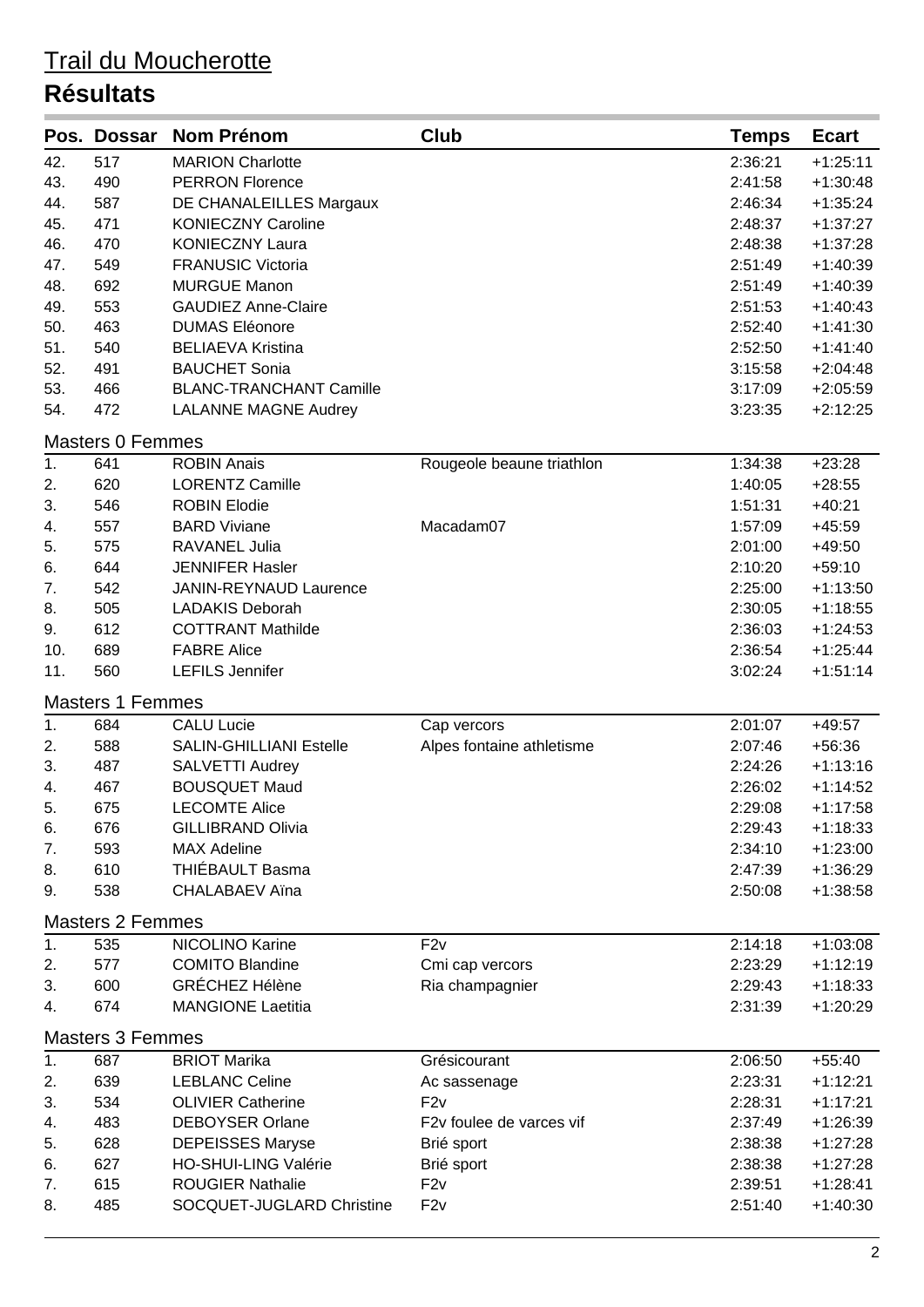|                | Pos. Dossar             | <b>Nom Prénom</b>            | <b>Club</b>                             | <b>Temps</b> | <b>Ecart</b> |
|----------------|-------------------------|------------------------------|-----------------------------------------|--------------|--------------|
| 9.             | 693                     | <b>VIEUX-COMBE Cendrine</b>  |                                         | 2:52:12      | $+1:41:02$   |
| 10.            | 501                     | MOREAU-FLACHAT Claire        | Oui                                     | 3:15:24      | $+2:04:14$   |
| 11.            | 497                     | <b>CAMPO Catherine</b>       | F2v                                     | 3:44:51      | $+2:33:41$   |
|                | <b>Masters 4 Femmes</b> |                              |                                         |              |              |
| 1.             | 494                     | <b>GAILLARD Edith</b>        |                                         | 2:19:02      | $+1:07:52$   |
| 2.             | 481                     | <b>DESBRIERES Anne</b>       | Foulee de varces vif                    | 3:02:09      | $+1:50:59$   |
| 3.             | 606                     | LE ROUX Rosa                 | F2v                                     | 3:15:24      | $+2:04:14$   |
| 4.             | 482                     | <b>CHABANE Nadia</b>         | Foulee de varces vif                    | 3:39:09      | $+2:27:59$   |
| <b>DNF</b>     | 652                     | FUGA-DIBILIO Marie-Christine | Oxygène                                 |              |              |
|                | <b>Masters 5 Femmes</b> |                              |                                         |              |              |
| 1.             | 672                     | <b>FAVIER Anne</b>           |                                         | 1:50:46      | $+39:36$     |
| 2.             | 648                     | <b>MONAT Christine</b>       | Vichy triathlon                         | 2:06:48      | $+55:38$     |
| 3.             | 609                     | <b>COILLARD Sylvie</b>       | F2v                                     | 2:27:06      | $+1:15:56$   |
|                | <b>Masters 7 Femmes</b> |                              |                                         |              |              |
| 1.             | 578                     | PAGNOCCA Marie               | F <sub>2v</sub>                         | 2:36:19      | $+1:25:09$   |
| Masculin       |                         |                              |                                         |              |              |
|                | <b>Juniors Hommes</b>   |                              |                                         |              |              |
| 1.             | 602                     | <b>CADINU Lorenzo</b>        | Asad montélimar                         | 1:20:31      | $+9:21$      |
| 2.             | 525                     | <b>CHABANAS Simon</b>        |                                         | 1:26:23      | $+15:13$     |
| 3.             | 694                     | <b>HAJJAR Elliot</b>         |                                         | 1:29:07      | $+17:57$     |
| 4.             | 643                     | <b>GALLIER Erwan</b>         | Us autrans                              | 1:29:51      | $+18:41$     |
| 5.             | 537                     | <b>BOZON Mathis</b>          | Club de ski nordique de villard de lans | 1:43:33      | $+32:23$     |
| 6.             | 545                     | <b>BLANC Mathieu</b>         | Raid'alp                                | 1:47:02      | $+35:52$     |
| 7.             | 547                     | <b>THUILLIER Malo</b>        |                                         | 1:48:50      | $+37:40$     |
| 8.             | 658                     | <b>SAMMARTINO Lucas</b>      |                                         | 1:51:00      | $+39:50$     |
|                | <b>Espoirs Hommes</b>   |                              |                                         |              |              |
| $\mathbf{1}$ . | 608                     | <b>GUY Corentin</b>          | Go for it - grand chambéry              | 1:12:30      | $+1:20$      |
| 2.             | 591                     | <b>LOISY Léandre</b>         |                                         | 1:37:41      | $+26:31$     |
| 3.             | 543                     | <b>JARAUD Pierre</b>         | Jorn                                    | 1:44:36      | $+33:26$     |
|                | <b>Seniors Hommes</b>   |                              |                                         |              |              |
| 1.             | 662                     | DURU Jean-Paul               |                                         | 1:11:10      | $-$          |
| 2.             | 486                     | <b>MEMAIN Geoffrey</b>       | Saint lo triathlon                      | 1:18:49      | $+7:39$      |
| 3.             | 616                     | <b>CLAVIER Raphaël</b>       |                                         | 1:21:07      | $+9:57$      |
| 4.             | 568                     | <b>THORAX Benjamin</b>       | Unité sportive du village olympique     | 1:24:15      | $+13:05$     |
| 5.             | 605                     | <b>LEGENDRE Nicolas</b>      |                                         | 1:26:09      | $+14:59$     |
| 6.             | 496                     | <b>GAULT Nicolas</b>         |                                         | 1:28:31      | $+17:21$     |
| 7.             | 618                     | <b>SARDIN Yann</b>           |                                         | 1:30:01      | $+18:51$     |
| 8.             | 556                     | <b>MAICHE Moussa</b>         |                                         | 1:30:37      | $+19:27$     |
| 9.             | 519                     | <b>THOMANN Ludovic</b>       |                                         | 1:32:10      | $+21:00$     |
| 10.            | 548                     | <b>DOTT Anathael</b>         |                                         | 1:33:40      | $+22:30$     |
| 11.            | 590                     | <b>BOUILLOUX Guillaume</b>   | Courir a lyon                           | 1:34:08      | $+22:58$     |
| 12.            | 554                     | <b>EMERIC Rémy</b>           |                                         | 1:36:04      | $+24:54$     |
| 13.            | 642                     | <b>GALLIER Loric</b>         |                                         | 1:38:16      | $+27:06$     |
| 14.            | 611                     | <b>THIÉBAULT Charles</b>     | Pmay                                    | 1:38:43      | $+27:33$     |
| 15.            | 469                     | POCHERON Mickael             |                                         | 1:40:43      | $+29:33$     |
| 16.            | 520                     | PILLOIX Thibault             |                                         | 1:42:13      | $+31:03$     |
| 17.            | 280                     | <b>DELARBRE Gregory</b>      |                                         | 1:42:33      | $+31:23$     |
|                |                         |                              |                                         |              |              |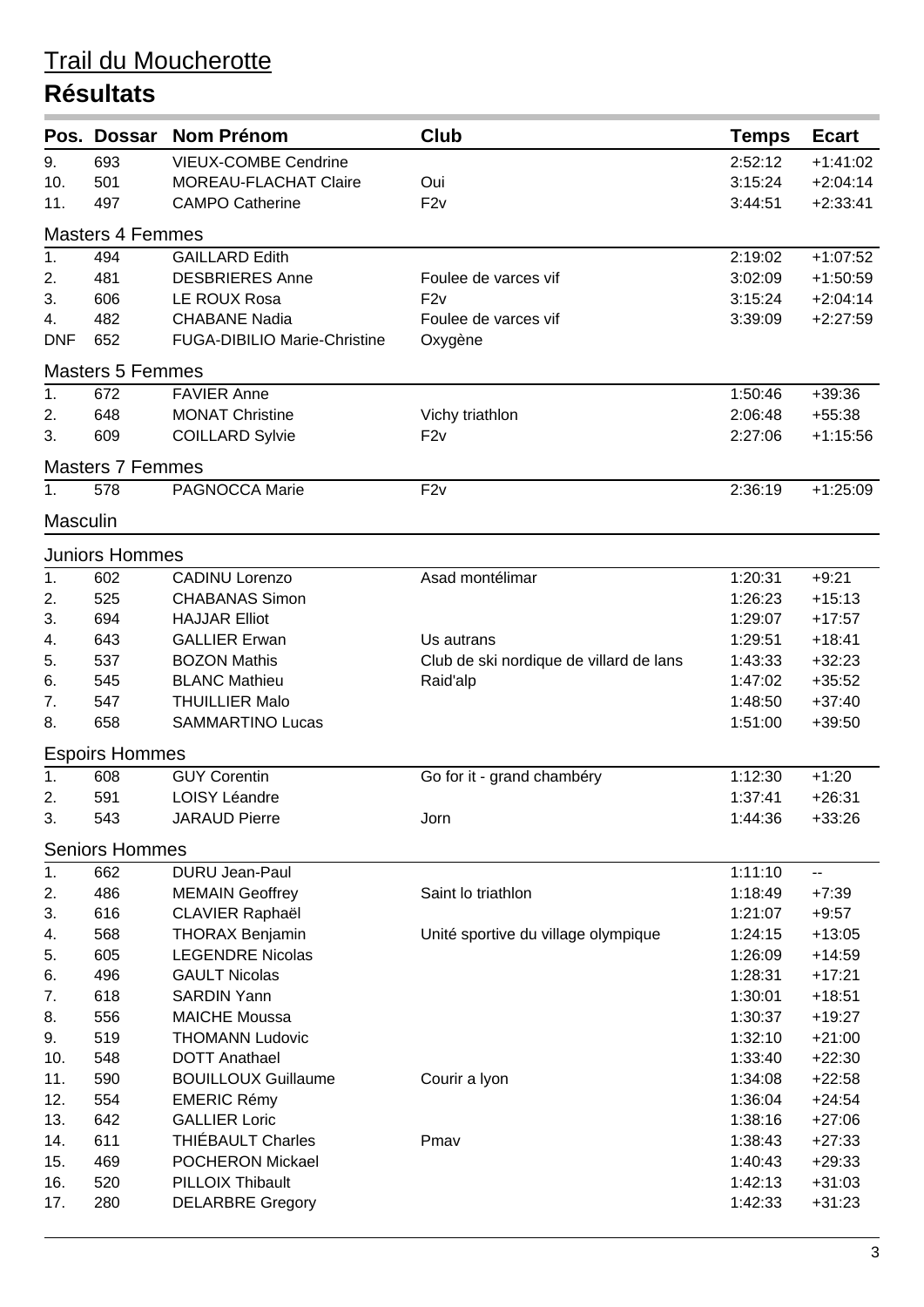| 18.<br>570<br><b>CASTAING Christophe</b><br>1:43:35<br>$+32:25$<br>567<br><b>DEBILLON Pierre-Antoine</b><br>1:43:36<br>$+32:26$<br>19.<br>682<br><b>TICU Valentin</b><br>20.<br>1:44:14<br>$+33:04$<br>Dvd<br><b>CLÉMENT Nicolas</b><br>552<br>21.<br>1:45:50<br>$+34:40$<br>630<br><b>ARVIEU Rémy</b><br>22.<br>1:46:20<br>$+35:10$<br>23.<br>559<br><b>OLLIER Adrien</b><br>1:48:27<br>$+37:17$<br>24.<br>193<br><b>COSSON Jérémy</b><br>1:48:54<br>$+37:44$<br>25.<br>691<br><b>PANNIER Fabien</b><br>1:49:17<br>$+38:07$<br>498<br><b>DELETROY Axel</b><br>$+38:51$<br>26.<br>1:50:01<br>MARZOCCA Fabien<br>27.<br>647<br>1:51:43<br>$+40:33$<br>28.<br>523<br><b>FREVILLE Emilien</b><br>$+40:49$<br>1:51:59<br>678<br>29.<br><b>BESQUEUT Antoine</b><br>1:52:28<br>$+41:18$<br>Team vercors<br>526<br><b>MOSSER Antoine</b><br>30.<br>1:52:39<br>$+41:29$<br>527<br><b>MOUROT Nicolas</b><br>31.<br>1:54:09<br>$+42:59$<br>32.<br>236<br><b>FANTIN Kevin</b><br>1:59:40<br>$+48:30$<br>33.<br>660<br><b>GUINET Clement</b><br>2:00:42<br>$+49:32$<br>Cross training vercors<br>586<br><b>LE MAITRE Pierre</b><br>34.<br>2:01:24<br>$+50:14$<br>35.<br>629<br><b>DIMIER Benjamin</b><br>2:01:38<br>$+50:28$<br>36.<br>623<br>$+59:10$<br><b>VAILLANT Hugo</b><br>2:10:20<br>37.<br>582<br><b>HUBER Clément</b><br>Gucem<br>2:14:53<br>$+1:03:43$<br>38.<br>680<br><b>CROZE Romain</b><br>2:22:30<br>$+1:11:20$<br>461<br><b>LIPANI Mathieu</b><br>2:25:10<br>39.<br>$+1:14:00$<br><b>BARBA Maxime</b><br>40.<br>597<br>2:29:49<br>$+1:18:39$<br>539<br>41.<br><b>SVAJYAN Emil</b><br>2:52:50<br>$+1:41:40$<br><b>Masters 0 Hommes</b><br>1.<br>661<br><b>MANIFICAT Maurice</b><br>Cmi tullins<br>1:16:37<br>$+5:27$<br>621<br><b>DAMONE David</b><br>$+6:08$<br>2.<br>1:17:18<br>3.<br>654<br>SALLEE Frédéric<br>1:25:37<br>$+14:27$<br>Cap vercors<br><b>GAUDRY Clement</b><br>677<br>1:26:54<br>$+15:44$<br>4.<br>656<br><b>PAULHAN Nicolas</b><br>$+19:51$<br>5.<br>1:31:01<br><b>SALBAING Thibaud</b><br>489<br>1:42:59<br>$+31:49$<br>6.<br>7.<br>473<br><b>MIRAT Damien</b><br>1:45:13<br>$+34:03$<br><b>KRIM James</b><br>1:51:39<br>8.<br>573<br>$+40:29$<br>550<br><b>VERCHERAT Quentin</b><br>$+40:55$<br>9.<br>1:52:05<br>561<br><b>FELIX Julien</b><br>1:56:42<br>$+45:32$<br>10.<br><b>BOUDISSA Mehdi</b><br>11.<br>488<br>2:03:30<br>$+52:20$<br>12.<br>530<br><b>THIESSEN Frank</b><br>2:17:07<br>$+1:05:57$<br>13.<br>551<br><b>SOLANKI Chirag</b><br>2:26:50<br>$+1:15:40$<br>14.<br>564<br>MICHELETTI Catherine<br>2:39:49<br>$+1:28:39$<br><b>DNF</b><br>637<br><b>KERSUSAN Dylann</b><br><b>Masters 1 Hommes</b><br><b>MONTEIRO Yannick</b><br>1:21:52<br>626<br>$+10:42$<br>1.<br>541<br><b>BRICARD Sylvain</b><br>2.<br>1:45:19<br>$+34:09$<br>3.<br>679<br><b>FUSELIER Michael</b><br>1:46:33<br>$+35:23$<br>670<br>LAVOYE Julien<br>1:47:44<br>$+36:34$<br>4.<br>603<br><b>HIREL Gaétan</b><br>$+40:32$<br>5.<br>1:51:42<br>598<br><b>GENIN Nicolas</b><br>$+44:11$<br>6.<br>1:55:21<br><b>MENDUNI Christophe</b><br>614<br>1:57:52<br>$+46:42$<br>7.<br><b>HUFFENUS Alexandre</b><br>8.<br>688<br>2:01:21<br>$+50:11$<br>634<br>REYES HERRERA Juan<br>$+56:25$<br>9.<br>2:07:35<br>657<br><b>CRABIERES Eric</b><br>2:08:25<br>$+57:15$<br>10. | Pos. | <b>Dossar</b> | <b>Nom Prénom</b> | <b>Club</b> | <b>Temps</b> | <b>Ecart</b> |
|-----------------------------------------------------------------------------------------------------------------------------------------------------------------------------------------------------------------------------------------------------------------------------------------------------------------------------------------------------------------------------------------------------------------------------------------------------------------------------------------------------------------------------------------------------------------------------------------------------------------------------------------------------------------------------------------------------------------------------------------------------------------------------------------------------------------------------------------------------------------------------------------------------------------------------------------------------------------------------------------------------------------------------------------------------------------------------------------------------------------------------------------------------------------------------------------------------------------------------------------------------------------------------------------------------------------------------------------------------------------------------------------------------------------------------------------------------------------------------------------------------------------------------------------------------------------------------------------------------------------------------------------------------------------------------------------------------------------------------------------------------------------------------------------------------------------------------------------------------------------------------------------------------------------------------------------------------------------------------------------------------------------------------------------------------------------------------------------------------------------------------------------------------------------------------------------------------------------------------------------------------------------------------------------------------------------------------------------------------------------------------------------------------------------------------------------------------------------------------------------------------------------------------------------------------------------------------------------------------------------------------------------------------------------------------------------------------------------------------------------------------------------------------------------------------------------------------------------------------------------------------------------------------------------------------------------------------------------------------------------------------------------------------------------------------------------------------------------------------------------------------------------------------------------------------------------------------------------------------------------------------------------------------|------|---------------|-------------------|-------------|--------------|--------------|
|                                                                                                                                                                                                                                                                                                                                                                                                                                                                                                                                                                                                                                                                                                                                                                                                                                                                                                                                                                                                                                                                                                                                                                                                                                                                                                                                                                                                                                                                                                                                                                                                                                                                                                                                                                                                                                                                                                                                                                                                                                                                                                                                                                                                                                                                                                                                                                                                                                                                                                                                                                                                                                                                                                                                                                                                                                                                                                                                                                                                                                                                                                                                                                                                                                                                             |      |               |                   |             |              |              |
|                                                                                                                                                                                                                                                                                                                                                                                                                                                                                                                                                                                                                                                                                                                                                                                                                                                                                                                                                                                                                                                                                                                                                                                                                                                                                                                                                                                                                                                                                                                                                                                                                                                                                                                                                                                                                                                                                                                                                                                                                                                                                                                                                                                                                                                                                                                                                                                                                                                                                                                                                                                                                                                                                                                                                                                                                                                                                                                                                                                                                                                                                                                                                                                                                                                                             |      |               |                   |             |              |              |
|                                                                                                                                                                                                                                                                                                                                                                                                                                                                                                                                                                                                                                                                                                                                                                                                                                                                                                                                                                                                                                                                                                                                                                                                                                                                                                                                                                                                                                                                                                                                                                                                                                                                                                                                                                                                                                                                                                                                                                                                                                                                                                                                                                                                                                                                                                                                                                                                                                                                                                                                                                                                                                                                                                                                                                                                                                                                                                                                                                                                                                                                                                                                                                                                                                                                             |      |               |                   |             |              |              |
|                                                                                                                                                                                                                                                                                                                                                                                                                                                                                                                                                                                                                                                                                                                                                                                                                                                                                                                                                                                                                                                                                                                                                                                                                                                                                                                                                                                                                                                                                                                                                                                                                                                                                                                                                                                                                                                                                                                                                                                                                                                                                                                                                                                                                                                                                                                                                                                                                                                                                                                                                                                                                                                                                                                                                                                                                                                                                                                                                                                                                                                                                                                                                                                                                                                                             |      |               |                   |             |              |              |
|                                                                                                                                                                                                                                                                                                                                                                                                                                                                                                                                                                                                                                                                                                                                                                                                                                                                                                                                                                                                                                                                                                                                                                                                                                                                                                                                                                                                                                                                                                                                                                                                                                                                                                                                                                                                                                                                                                                                                                                                                                                                                                                                                                                                                                                                                                                                                                                                                                                                                                                                                                                                                                                                                                                                                                                                                                                                                                                                                                                                                                                                                                                                                                                                                                                                             |      |               |                   |             |              |              |
|                                                                                                                                                                                                                                                                                                                                                                                                                                                                                                                                                                                                                                                                                                                                                                                                                                                                                                                                                                                                                                                                                                                                                                                                                                                                                                                                                                                                                                                                                                                                                                                                                                                                                                                                                                                                                                                                                                                                                                                                                                                                                                                                                                                                                                                                                                                                                                                                                                                                                                                                                                                                                                                                                                                                                                                                                                                                                                                                                                                                                                                                                                                                                                                                                                                                             |      |               |                   |             |              |              |
|                                                                                                                                                                                                                                                                                                                                                                                                                                                                                                                                                                                                                                                                                                                                                                                                                                                                                                                                                                                                                                                                                                                                                                                                                                                                                                                                                                                                                                                                                                                                                                                                                                                                                                                                                                                                                                                                                                                                                                                                                                                                                                                                                                                                                                                                                                                                                                                                                                                                                                                                                                                                                                                                                                                                                                                                                                                                                                                                                                                                                                                                                                                                                                                                                                                                             |      |               |                   |             |              |              |
|                                                                                                                                                                                                                                                                                                                                                                                                                                                                                                                                                                                                                                                                                                                                                                                                                                                                                                                                                                                                                                                                                                                                                                                                                                                                                                                                                                                                                                                                                                                                                                                                                                                                                                                                                                                                                                                                                                                                                                                                                                                                                                                                                                                                                                                                                                                                                                                                                                                                                                                                                                                                                                                                                                                                                                                                                                                                                                                                                                                                                                                                                                                                                                                                                                                                             |      |               |                   |             |              |              |
|                                                                                                                                                                                                                                                                                                                                                                                                                                                                                                                                                                                                                                                                                                                                                                                                                                                                                                                                                                                                                                                                                                                                                                                                                                                                                                                                                                                                                                                                                                                                                                                                                                                                                                                                                                                                                                                                                                                                                                                                                                                                                                                                                                                                                                                                                                                                                                                                                                                                                                                                                                                                                                                                                                                                                                                                                                                                                                                                                                                                                                                                                                                                                                                                                                                                             |      |               |                   |             |              |              |
|                                                                                                                                                                                                                                                                                                                                                                                                                                                                                                                                                                                                                                                                                                                                                                                                                                                                                                                                                                                                                                                                                                                                                                                                                                                                                                                                                                                                                                                                                                                                                                                                                                                                                                                                                                                                                                                                                                                                                                                                                                                                                                                                                                                                                                                                                                                                                                                                                                                                                                                                                                                                                                                                                                                                                                                                                                                                                                                                                                                                                                                                                                                                                                                                                                                                             |      |               |                   |             |              |              |
|                                                                                                                                                                                                                                                                                                                                                                                                                                                                                                                                                                                                                                                                                                                                                                                                                                                                                                                                                                                                                                                                                                                                                                                                                                                                                                                                                                                                                                                                                                                                                                                                                                                                                                                                                                                                                                                                                                                                                                                                                                                                                                                                                                                                                                                                                                                                                                                                                                                                                                                                                                                                                                                                                                                                                                                                                                                                                                                                                                                                                                                                                                                                                                                                                                                                             |      |               |                   |             |              |              |
|                                                                                                                                                                                                                                                                                                                                                                                                                                                                                                                                                                                                                                                                                                                                                                                                                                                                                                                                                                                                                                                                                                                                                                                                                                                                                                                                                                                                                                                                                                                                                                                                                                                                                                                                                                                                                                                                                                                                                                                                                                                                                                                                                                                                                                                                                                                                                                                                                                                                                                                                                                                                                                                                                                                                                                                                                                                                                                                                                                                                                                                                                                                                                                                                                                                                             |      |               |                   |             |              |              |
|                                                                                                                                                                                                                                                                                                                                                                                                                                                                                                                                                                                                                                                                                                                                                                                                                                                                                                                                                                                                                                                                                                                                                                                                                                                                                                                                                                                                                                                                                                                                                                                                                                                                                                                                                                                                                                                                                                                                                                                                                                                                                                                                                                                                                                                                                                                                                                                                                                                                                                                                                                                                                                                                                                                                                                                                                                                                                                                                                                                                                                                                                                                                                                                                                                                                             |      |               |                   |             |              |              |
|                                                                                                                                                                                                                                                                                                                                                                                                                                                                                                                                                                                                                                                                                                                                                                                                                                                                                                                                                                                                                                                                                                                                                                                                                                                                                                                                                                                                                                                                                                                                                                                                                                                                                                                                                                                                                                                                                                                                                                                                                                                                                                                                                                                                                                                                                                                                                                                                                                                                                                                                                                                                                                                                                                                                                                                                                                                                                                                                                                                                                                                                                                                                                                                                                                                                             |      |               |                   |             |              |              |
|                                                                                                                                                                                                                                                                                                                                                                                                                                                                                                                                                                                                                                                                                                                                                                                                                                                                                                                                                                                                                                                                                                                                                                                                                                                                                                                                                                                                                                                                                                                                                                                                                                                                                                                                                                                                                                                                                                                                                                                                                                                                                                                                                                                                                                                                                                                                                                                                                                                                                                                                                                                                                                                                                                                                                                                                                                                                                                                                                                                                                                                                                                                                                                                                                                                                             |      |               |                   |             |              |              |
|                                                                                                                                                                                                                                                                                                                                                                                                                                                                                                                                                                                                                                                                                                                                                                                                                                                                                                                                                                                                                                                                                                                                                                                                                                                                                                                                                                                                                                                                                                                                                                                                                                                                                                                                                                                                                                                                                                                                                                                                                                                                                                                                                                                                                                                                                                                                                                                                                                                                                                                                                                                                                                                                                                                                                                                                                                                                                                                                                                                                                                                                                                                                                                                                                                                                             |      |               |                   |             |              |              |
|                                                                                                                                                                                                                                                                                                                                                                                                                                                                                                                                                                                                                                                                                                                                                                                                                                                                                                                                                                                                                                                                                                                                                                                                                                                                                                                                                                                                                                                                                                                                                                                                                                                                                                                                                                                                                                                                                                                                                                                                                                                                                                                                                                                                                                                                                                                                                                                                                                                                                                                                                                                                                                                                                                                                                                                                                                                                                                                                                                                                                                                                                                                                                                                                                                                                             |      |               |                   |             |              |              |
|                                                                                                                                                                                                                                                                                                                                                                                                                                                                                                                                                                                                                                                                                                                                                                                                                                                                                                                                                                                                                                                                                                                                                                                                                                                                                                                                                                                                                                                                                                                                                                                                                                                                                                                                                                                                                                                                                                                                                                                                                                                                                                                                                                                                                                                                                                                                                                                                                                                                                                                                                                                                                                                                                                                                                                                                                                                                                                                                                                                                                                                                                                                                                                                                                                                                             |      |               |                   |             |              |              |
|                                                                                                                                                                                                                                                                                                                                                                                                                                                                                                                                                                                                                                                                                                                                                                                                                                                                                                                                                                                                                                                                                                                                                                                                                                                                                                                                                                                                                                                                                                                                                                                                                                                                                                                                                                                                                                                                                                                                                                                                                                                                                                                                                                                                                                                                                                                                                                                                                                                                                                                                                                                                                                                                                                                                                                                                                                                                                                                                                                                                                                                                                                                                                                                                                                                                             |      |               |                   |             |              |              |
|                                                                                                                                                                                                                                                                                                                                                                                                                                                                                                                                                                                                                                                                                                                                                                                                                                                                                                                                                                                                                                                                                                                                                                                                                                                                                                                                                                                                                                                                                                                                                                                                                                                                                                                                                                                                                                                                                                                                                                                                                                                                                                                                                                                                                                                                                                                                                                                                                                                                                                                                                                                                                                                                                                                                                                                                                                                                                                                                                                                                                                                                                                                                                                                                                                                                             |      |               |                   |             |              |              |
|                                                                                                                                                                                                                                                                                                                                                                                                                                                                                                                                                                                                                                                                                                                                                                                                                                                                                                                                                                                                                                                                                                                                                                                                                                                                                                                                                                                                                                                                                                                                                                                                                                                                                                                                                                                                                                                                                                                                                                                                                                                                                                                                                                                                                                                                                                                                                                                                                                                                                                                                                                                                                                                                                                                                                                                                                                                                                                                                                                                                                                                                                                                                                                                                                                                                             |      |               |                   |             |              |              |
|                                                                                                                                                                                                                                                                                                                                                                                                                                                                                                                                                                                                                                                                                                                                                                                                                                                                                                                                                                                                                                                                                                                                                                                                                                                                                                                                                                                                                                                                                                                                                                                                                                                                                                                                                                                                                                                                                                                                                                                                                                                                                                                                                                                                                                                                                                                                                                                                                                                                                                                                                                                                                                                                                                                                                                                                                                                                                                                                                                                                                                                                                                                                                                                                                                                                             |      |               |                   |             |              |              |
|                                                                                                                                                                                                                                                                                                                                                                                                                                                                                                                                                                                                                                                                                                                                                                                                                                                                                                                                                                                                                                                                                                                                                                                                                                                                                                                                                                                                                                                                                                                                                                                                                                                                                                                                                                                                                                                                                                                                                                                                                                                                                                                                                                                                                                                                                                                                                                                                                                                                                                                                                                                                                                                                                                                                                                                                                                                                                                                                                                                                                                                                                                                                                                                                                                                                             |      |               |                   |             |              |              |
|                                                                                                                                                                                                                                                                                                                                                                                                                                                                                                                                                                                                                                                                                                                                                                                                                                                                                                                                                                                                                                                                                                                                                                                                                                                                                                                                                                                                                                                                                                                                                                                                                                                                                                                                                                                                                                                                                                                                                                                                                                                                                                                                                                                                                                                                                                                                                                                                                                                                                                                                                                                                                                                                                                                                                                                                                                                                                                                                                                                                                                                                                                                                                                                                                                                                             |      |               |                   |             |              |              |
|                                                                                                                                                                                                                                                                                                                                                                                                                                                                                                                                                                                                                                                                                                                                                                                                                                                                                                                                                                                                                                                                                                                                                                                                                                                                                                                                                                                                                                                                                                                                                                                                                                                                                                                                                                                                                                                                                                                                                                                                                                                                                                                                                                                                                                                                                                                                                                                                                                                                                                                                                                                                                                                                                                                                                                                                                                                                                                                                                                                                                                                                                                                                                                                                                                                                             |      |               |                   |             |              |              |
|                                                                                                                                                                                                                                                                                                                                                                                                                                                                                                                                                                                                                                                                                                                                                                                                                                                                                                                                                                                                                                                                                                                                                                                                                                                                                                                                                                                                                                                                                                                                                                                                                                                                                                                                                                                                                                                                                                                                                                                                                                                                                                                                                                                                                                                                                                                                                                                                                                                                                                                                                                                                                                                                                                                                                                                                                                                                                                                                                                                                                                                                                                                                                                                                                                                                             |      |               |                   |             |              |              |
|                                                                                                                                                                                                                                                                                                                                                                                                                                                                                                                                                                                                                                                                                                                                                                                                                                                                                                                                                                                                                                                                                                                                                                                                                                                                                                                                                                                                                                                                                                                                                                                                                                                                                                                                                                                                                                                                                                                                                                                                                                                                                                                                                                                                                                                                                                                                                                                                                                                                                                                                                                                                                                                                                                                                                                                                                                                                                                                                                                                                                                                                                                                                                                                                                                                                             |      |               |                   |             |              |              |
|                                                                                                                                                                                                                                                                                                                                                                                                                                                                                                                                                                                                                                                                                                                                                                                                                                                                                                                                                                                                                                                                                                                                                                                                                                                                                                                                                                                                                                                                                                                                                                                                                                                                                                                                                                                                                                                                                                                                                                                                                                                                                                                                                                                                                                                                                                                                                                                                                                                                                                                                                                                                                                                                                                                                                                                                                                                                                                                                                                                                                                                                                                                                                                                                                                                                             |      |               |                   |             |              |              |
|                                                                                                                                                                                                                                                                                                                                                                                                                                                                                                                                                                                                                                                                                                                                                                                                                                                                                                                                                                                                                                                                                                                                                                                                                                                                                                                                                                                                                                                                                                                                                                                                                                                                                                                                                                                                                                                                                                                                                                                                                                                                                                                                                                                                                                                                                                                                                                                                                                                                                                                                                                                                                                                                                                                                                                                                                                                                                                                                                                                                                                                                                                                                                                                                                                                                             |      |               |                   |             |              |              |
|                                                                                                                                                                                                                                                                                                                                                                                                                                                                                                                                                                                                                                                                                                                                                                                                                                                                                                                                                                                                                                                                                                                                                                                                                                                                                                                                                                                                                                                                                                                                                                                                                                                                                                                                                                                                                                                                                                                                                                                                                                                                                                                                                                                                                                                                                                                                                                                                                                                                                                                                                                                                                                                                                                                                                                                                                                                                                                                                                                                                                                                                                                                                                                                                                                                                             |      |               |                   |             |              |              |
|                                                                                                                                                                                                                                                                                                                                                                                                                                                                                                                                                                                                                                                                                                                                                                                                                                                                                                                                                                                                                                                                                                                                                                                                                                                                                                                                                                                                                                                                                                                                                                                                                                                                                                                                                                                                                                                                                                                                                                                                                                                                                                                                                                                                                                                                                                                                                                                                                                                                                                                                                                                                                                                                                                                                                                                                                                                                                                                                                                                                                                                                                                                                                                                                                                                                             |      |               |                   |             |              |              |
|                                                                                                                                                                                                                                                                                                                                                                                                                                                                                                                                                                                                                                                                                                                                                                                                                                                                                                                                                                                                                                                                                                                                                                                                                                                                                                                                                                                                                                                                                                                                                                                                                                                                                                                                                                                                                                                                                                                                                                                                                                                                                                                                                                                                                                                                                                                                                                                                                                                                                                                                                                                                                                                                                                                                                                                                                                                                                                                                                                                                                                                                                                                                                                                                                                                                             |      |               |                   |             |              |              |
|                                                                                                                                                                                                                                                                                                                                                                                                                                                                                                                                                                                                                                                                                                                                                                                                                                                                                                                                                                                                                                                                                                                                                                                                                                                                                                                                                                                                                                                                                                                                                                                                                                                                                                                                                                                                                                                                                                                                                                                                                                                                                                                                                                                                                                                                                                                                                                                                                                                                                                                                                                                                                                                                                                                                                                                                                                                                                                                                                                                                                                                                                                                                                                                                                                                                             |      |               |                   |             |              |              |
|                                                                                                                                                                                                                                                                                                                                                                                                                                                                                                                                                                                                                                                                                                                                                                                                                                                                                                                                                                                                                                                                                                                                                                                                                                                                                                                                                                                                                                                                                                                                                                                                                                                                                                                                                                                                                                                                                                                                                                                                                                                                                                                                                                                                                                                                                                                                                                                                                                                                                                                                                                                                                                                                                                                                                                                                                                                                                                                                                                                                                                                                                                                                                                                                                                                                             |      |               |                   |             |              |              |
|                                                                                                                                                                                                                                                                                                                                                                                                                                                                                                                                                                                                                                                                                                                                                                                                                                                                                                                                                                                                                                                                                                                                                                                                                                                                                                                                                                                                                                                                                                                                                                                                                                                                                                                                                                                                                                                                                                                                                                                                                                                                                                                                                                                                                                                                                                                                                                                                                                                                                                                                                                                                                                                                                                                                                                                                                                                                                                                                                                                                                                                                                                                                                                                                                                                                             |      |               |                   |             |              |              |
|                                                                                                                                                                                                                                                                                                                                                                                                                                                                                                                                                                                                                                                                                                                                                                                                                                                                                                                                                                                                                                                                                                                                                                                                                                                                                                                                                                                                                                                                                                                                                                                                                                                                                                                                                                                                                                                                                                                                                                                                                                                                                                                                                                                                                                                                                                                                                                                                                                                                                                                                                                                                                                                                                                                                                                                                                                                                                                                                                                                                                                                                                                                                                                                                                                                                             |      |               |                   |             |              |              |
|                                                                                                                                                                                                                                                                                                                                                                                                                                                                                                                                                                                                                                                                                                                                                                                                                                                                                                                                                                                                                                                                                                                                                                                                                                                                                                                                                                                                                                                                                                                                                                                                                                                                                                                                                                                                                                                                                                                                                                                                                                                                                                                                                                                                                                                                                                                                                                                                                                                                                                                                                                                                                                                                                                                                                                                                                                                                                                                                                                                                                                                                                                                                                                                                                                                                             |      |               |                   |             |              |              |
|                                                                                                                                                                                                                                                                                                                                                                                                                                                                                                                                                                                                                                                                                                                                                                                                                                                                                                                                                                                                                                                                                                                                                                                                                                                                                                                                                                                                                                                                                                                                                                                                                                                                                                                                                                                                                                                                                                                                                                                                                                                                                                                                                                                                                                                                                                                                                                                                                                                                                                                                                                                                                                                                                                                                                                                                                                                                                                                                                                                                                                                                                                                                                                                                                                                                             |      |               |                   |             |              |              |
|                                                                                                                                                                                                                                                                                                                                                                                                                                                                                                                                                                                                                                                                                                                                                                                                                                                                                                                                                                                                                                                                                                                                                                                                                                                                                                                                                                                                                                                                                                                                                                                                                                                                                                                                                                                                                                                                                                                                                                                                                                                                                                                                                                                                                                                                                                                                                                                                                                                                                                                                                                                                                                                                                                                                                                                                                                                                                                                                                                                                                                                                                                                                                                                                                                                                             |      |               |                   |             |              |              |
|                                                                                                                                                                                                                                                                                                                                                                                                                                                                                                                                                                                                                                                                                                                                                                                                                                                                                                                                                                                                                                                                                                                                                                                                                                                                                                                                                                                                                                                                                                                                                                                                                                                                                                                                                                                                                                                                                                                                                                                                                                                                                                                                                                                                                                                                                                                                                                                                                                                                                                                                                                                                                                                                                                                                                                                                                                                                                                                                                                                                                                                                                                                                                                                                                                                                             |      |               |                   |             |              |              |
|                                                                                                                                                                                                                                                                                                                                                                                                                                                                                                                                                                                                                                                                                                                                                                                                                                                                                                                                                                                                                                                                                                                                                                                                                                                                                                                                                                                                                                                                                                                                                                                                                                                                                                                                                                                                                                                                                                                                                                                                                                                                                                                                                                                                                                                                                                                                                                                                                                                                                                                                                                                                                                                                                                                                                                                                                                                                                                                                                                                                                                                                                                                                                                                                                                                                             |      |               |                   |             |              |              |
|                                                                                                                                                                                                                                                                                                                                                                                                                                                                                                                                                                                                                                                                                                                                                                                                                                                                                                                                                                                                                                                                                                                                                                                                                                                                                                                                                                                                                                                                                                                                                                                                                                                                                                                                                                                                                                                                                                                                                                                                                                                                                                                                                                                                                                                                                                                                                                                                                                                                                                                                                                                                                                                                                                                                                                                                                                                                                                                                                                                                                                                                                                                                                                                                                                                                             |      |               |                   |             |              |              |
|                                                                                                                                                                                                                                                                                                                                                                                                                                                                                                                                                                                                                                                                                                                                                                                                                                                                                                                                                                                                                                                                                                                                                                                                                                                                                                                                                                                                                                                                                                                                                                                                                                                                                                                                                                                                                                                                                                                                                                                                                                                                                                                                                                                                                                                                                                                                                                                                                                                                                                                                                                                                                                                                                                                                                                                                                                                                                                                                                                                                                                                                                                                                                                                                                                                                             |      |               |                   |             |              |              |
|                                                                                                                                                                                                                                                                                                                                                                                                                                                                                                                                                                                                                                                                                                                                                                                                                                                                                                                                                                                                                                                                                                                                                                                                                                                                                                                                                                                                                                                                                                                                                                                                                                                                                                                                                                                                                                                                                                                                                                                                                                                                                                                                                                                                                                                                                                                                                                                                                                                                                                                                                                                                                                                                                                                                                                                                                                                                                                                                                                                                                                                                                                                                                                                                                                                                             |      |               |                   |             |              |              |
|                                                                                                                                                                                                                                                                                                                                                                                                                                                                                                                                                                                                                                                                                                                                                                                                                                                                                                                                                                                                                                                                                                                                                                                                                                                                                                                                                                                                                                                                                                                                                                                                                                                                                                                                                                                                                                                                                                                                                                                                                                                                                                                                                                                                                                                                                                                                                                                                                                                                                                                                                                                                                                                                                                                                                                                                                                                                                                                                                                                                                                                                                                                                                                                                                                                                             |      |               |                   |             |              |              |
|                                                                                                                                                                                                                                                                                                                                                                                                                                                                                                                                                                                                                                                                                                                                                                                                                                                                                                                                                                                                                                                                                                                                                                                                                                                                                                                                                                                                                                                                                                                                                                                                                                                                                                                                                                                                                                                                                                                                                                                                                                                                                                                                                                                                                                                                                                                                                                                                                                                                                                                                                                                                                                                                                                                                                                                                                                                                                                                                                                                                                                                                                                                                                                                                                                                                             |      |               |                   |             |              |              |
|                                                                                                                                                                                                                                                                                                                                                                                                                                                                                                                                                                                                                                                                                                                                                                                                                                                                                                                                                                                                                                                                                                                                                                                                                                                                                                                                                                                                                                                                                                                                                                                                                                                                                                                                                                                                                                                                                                                                                                                                                                                                                                                                                                                                                                                                                                                                                                                                                                                                                                                                                                                                                                                                                                                                                                                                                                                                                                                                                                                                                                                                                                                                                                                                                                                                             |      |               |                   |             |              |              |
|                                                                                                                                                                                                                                                                                                                                                                                                                                                                                                                                                                                                                                                                                                                                                                                                                                                                                                                                                                                                                                                                                                                                                                                                                                                                                                                                                                                                                                                                                                                                                                                                                                                                                                                                                                                                                                                                                                                                                                                                                                                                                                                                                                                                                                                                                                                                                                                                                                                                                                                                                                                                                                                                                                                                                                                                                                                                                                                                                                                                                                                                                                                                                                                                                                                                             |      |               |                   |             |              |              |
|                                                                                                                                                                                                                                                                                                                                                                                                                                                                                                                                                                                                                                                                                                                                                                                                                                                                                                                                                                                                                                                                                                                                                                                                                                                                                                                                                                                                                                                                                                                                                                                                                                                                                                                                                                                                                                                                                                                                                                                                                                                                                                                                                                                                                                                                                                                                                                                                                                                                                                                                                                                                                                                                                                                                                                                                                                                                                                                                                                                                                                                                                                                                                                                                                                                                             |      |               |                   |             |              |              |
|                                                                                                                                                                                                                                                                                                                                                                                                                                                                                                                                                                                                                                                                                                                                                                                                                                                                                                                                                                                                                                                                                                                                                                                                                                                                                                                                                                                                                                                                                                                                                                                                                                                                                                                                                                                                                                                                                                                                                                                                                                                                                                                                                                                                                                                                                                                                                                                                                                                                                                                                                                                                                                                                                                                                                                                                                                                                                                                                                                                                                                                                                                                                                                                                                                                                             |      |               |                   |             |              |              |
|                                                                                                                                                                                                                                                                                                                                                                                                                                                                                                                                                                                                                                                                                                                                                                                                                                                                                                                                                                                                                                                                                                                                                                                                                                                                                                                                                                                                                                                                                                                                                                                                                                                                                                                                                                                                                                                                                                                                                                                                                                                                                                                                                                                                                                                                                                                                                                                                                                                                                                                                                                                                                                                                                                                                                                                                                                                                                                                                                                                                                                                                                                                                                                                                                                                                             |      |               |                   |             |              |              |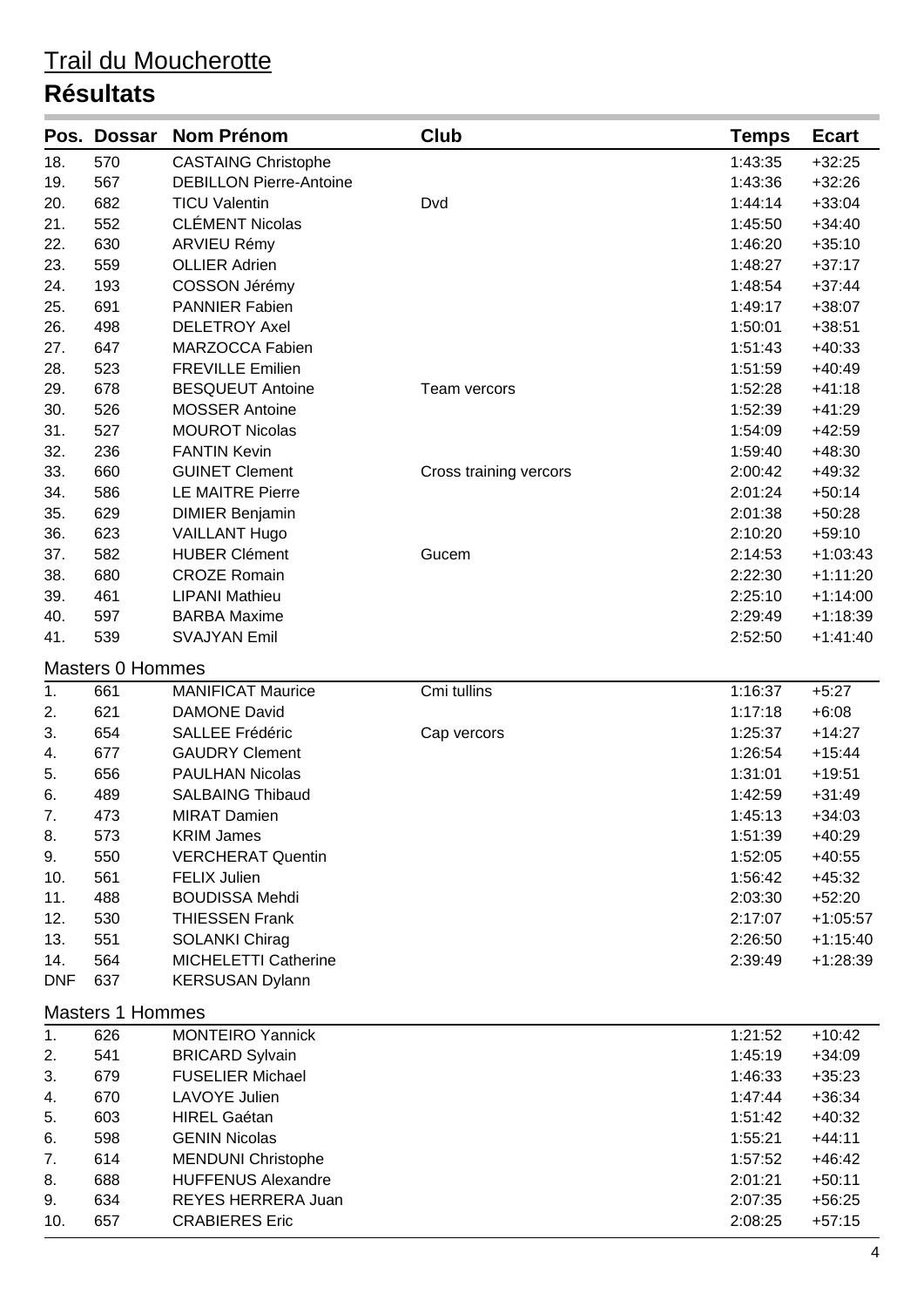| Pos. | <b>Dossar</b>           | <b>Nom Prénom</b>            | <b>Club</b>               | <b>Temps</b> | <b>Ecart</b> |
|------|-------------------------|------------------------------|---------------------------|--------------|--------------|
| 11.  | 633                     | <b>CASTILLO-MICHEL Hiram</b> |                           | 2:21:06      | $+1:09:56$   |
| 12.  | 594                     | <b>MAX Benoit</b>            |                           | 2:34:10      | $+1:23:00$   |
|      | <b>Masters 2 Hommes</b> |                              |                           |              |              |
| 1.   | 664                     | <b>SERVIZET David</b>        | Al echirolles06           | 1:20:14      | $+9:04$      |
| 2.   | 685                     | POLASZEK Christophe          | Cap vercors               | 1:23:43      | $+12:33$     |
| 3.   | 589                     | <b>GOUDARD Olivier</b>       | Alpes fontaine athlétisme | 1:31:00      | $+19:50$     |
| 4.   | 646                     | <b>HAMEAU Frederic</b>       |                           | 1:40:29      | $+29:19$     |
| 5.   | 619                     | <b>MANCEAU Fabian</b>        | Taillefer trail team      | 1:41:26      | $+30:16$     |
| 6.   | 655                     | <b>TEXEREAU Julien</b>       |                           | 1:45:50      | $+34:40$     |
| 7.   | 667                     | POLAERT Adrien               |                           | 1:50:18      | $+39:08$     |
| 7.   | 671                     | <b>FINI Herve</b>            |                           | 1:50:18      | $+39:08$     |
| 9.   | 515                     | <b>HAJJAR Karim</b>          |                           | 1:51:10      | $+40:00$     |
| 10.  | 599                     | <b>SLAMA Serge</b>           |                           | 2:06:56      | $+55:46$     |
| 11.  | 563                     | <b>PLAZZI Boris</b>          |                           | 2:12:06      | $+1:00:56$   |
| 12.  | 514                     | <b>SARRADIN Thierry</b>      |                           | 2:15:47      | $+1:04:37$   |
| 13.  | 592                     | <b>COLLIARD Sebastien</b>    | Vertaco rugby             | 2:20:02      | $+1:08:52$   |
| 14.  | 511                     | <b>DUMONT Stéphane</b>       |                           | 2:29:43      | $+1:18:33$   |
| 15.  | 512                     | <b>PHELIX Mathieu</b>        |                           | 2:29:43      | $+1:18:33$   |
| 16.  | 504                     | FOISY Stéphane               |                           | 2:29:44      | $+1:18:34$   |
|      | <b>Masters 3 Hommes</b> |                              |                           |              |              |
| 1.   | 635                     | <b>CARANTA Thierry</b>       |                           | 1:45:02      | $+33:52$     |
| 2.   | 464                     | <b>ALEGOET Philippe</b>      |                           | 1:49:04      | $+37:54$     |
| 3.   | 521                     | <b>FREVILLE David</b>        |                           | 2:00:30      | $+49:20$     |
| 4.   | 524                     | <b>GARCIN Lionel</b>         |                           | 2:03:14      | $+52:04$     |
| 5.   | 518                     | JEAN-MARIE Hugonnard         |                           | 2:15:47      | $+1:04:37$   |
| 6.   | 638                     | <b>ROUSSET Laurent</b>       | Ac sassenage              | 2:23:31      | $+1:12:21$   |
| 7.   | 596                     | <b>GONÇALVES Thomas</b>      |                           | 2:27:27      | $+1:16:17$   |
| 8.   | 513                     | <b>JEAN Olivier</b>          | Aix athlé provence        | 2:29:43      | $+1:18:33$   |
| 9.   | 624                     | <b>ESCALLIER Cedric</b>      |                           | 2:54:49      | $+1:43:39$   |
| 10.  | 659                     | <b>GONTARD Frederic</b>      |                           | 2:54:49      | $+1:43:39$   |
|      | <b>Masters 4 Hommes</b> |                              |                           |              |              |
| 1.   | 613                     | DAMARIUS Jean                |                           | 2:08:23      | $+57:13$     |
| 2.   | 607                     | <b>EUDE Laurent</b>          |                           | 2:10:56      | $+59:46$     |
| 3.   | 601                     | <b>BALISTRERI Mario</b>      |                           | 2:29:43      | $+1:18:33$   |
| 4.   | 500                     | <b>DUBOIS Frederic</b>       | Vercors handisport        | 2:38:36      | $+1:27:26$   |
| 5.   | 555                     | <b>DEGRYSE Jean Marie</b>    |                           | 2:54:48      | $+1:43:38$   |
| 6.   | 571                     | <b>SINTES Bruno</b>          | F2v                       | 2:58:33      | $+1:47:23$   |
| 7.   | 653                     | <b>POUZERATTE Pascal</b>     | F2v                       | 3:13:45      | $+2:02:35$   |
|      | <b>Masters 5 Hommes</b> |                              |                           |              |              |
| 1.   | 583                     | <b>ANDRÉ Norbert</b>         | Aco firminy               | 1:25:50      | $+14:40$     |
| 2.   | 649                     | <b>MONAT Thierry</b>         | Vichy triathlon           | 1:55:53      | $+44:43$     |
| 3.   | 510                     | <b>DONIAS Claude</b>         |                           | 1:57:31      | $+46:21$     |
| 4.   | 562                     | <b>ROUGE Bernard</b>         |                           | 2:31:55      | $+1:20:45$   |
|      | <b>Masters 7 Hommes</b> |                              |                           |              |              |
| 1.   | 668                     | <b>VALLON Michel</b>         | Aspfc                     | 2:09:45      | $+58:35$     |
| 2.   | 651                     | <b>DEQUIDT Daniel</b>        | Cap vercors               | 2:12:16      | $+1:01:06$   |
| 3.   | 690                     | POTHELET Jean François       | Ccc cassel                | 3:01:11      | $+1:50:01$   |
| 23km |                         |                              |                           |              |              |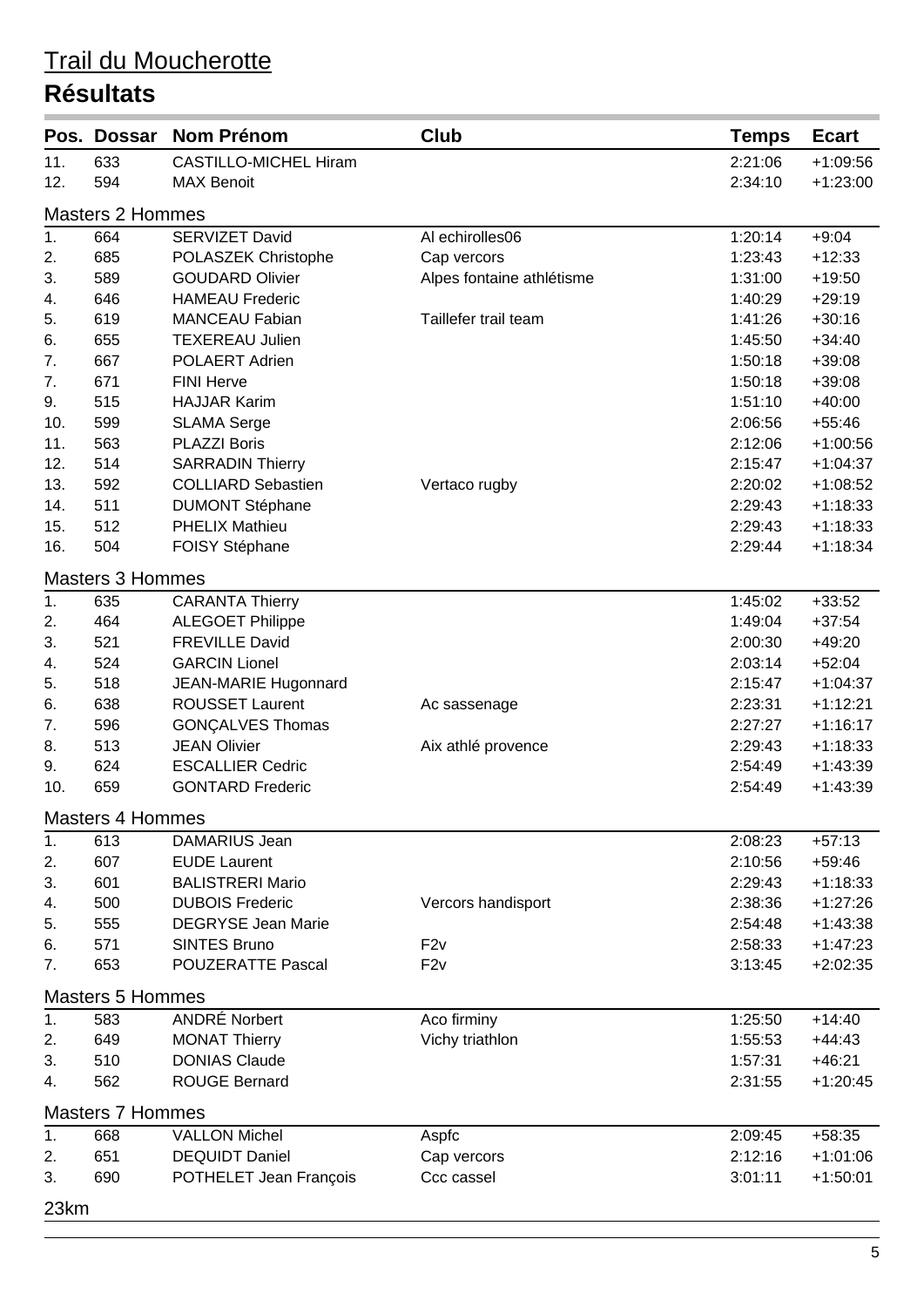|            | Pos. Dossar             | <b>Nom Prénom</b>           | Club                   | <b>Temps</b> | <b>Ecart</b> |
|------------|-------------------------|-----------------------------|------------------------|--------------|--------------|
| Féminin    |                         |                             |                        |              |              |
|            | <b>Seniors Femmes</b>   |                             |                        |              |              |
| 1.         | 305                     | <b>LAFARGE Romane</b>       | Méribel sport montagne | 2:43:03      | $+27:36$     |
| 2.         | 195                     | <b>MITAUT Alice</b>         | Asa maisons-alfort     | 3:04:16      | $+48:49$     |
| 3.         | 363                     | <b>LÉA Margerit</b>         | Ca <sub>2s</sub>       | 3:10:50      | $+55:23$     |
| 4.         | 198                     | <b>AKIAN Virginie</b>       | Csn villard de lans    | 3:15:10      | $+59:43$     |
| 5.         | 213                     | <b>EYSSERIC Pauline</b>     |                        | 3:15:49      | $+1:00:22$   |
| 6.         | 307                     | <b>CHARLET Emmanuelle</b>   |                        | 3:20:41      | $+1:05:14$   |
| 7.         | 220                     | <b>MONGELLAZ Audrey</b>     |                        | 3:21:34      | $+1:06:07$   |
| 8.         | 316                     | <b>CREBASSA Emeline</b>     |                        | 3:23:50      | $+1:08:23$   |
| 9.         | 450                     | <b>MONAT Camille</b>        |                        | 3:25:06      | $+1:09:39$   |
| 10.        | 267                     | PODER Margaux               |                        | 3:29:26      | $+1:13:59$   |
| 11.        | 257                     | <b>LOUISE Delemazure</b>    |                        | 3:33:53      | $+1:18:26$   |
| 12.        | 300                     | <b>URBANOWICZ Agata</b>     |                        | 3:39:01      | $+1:23:34$   |
| 13.        | 190                     | PELAYO Camille              |                        | 3:41:26      | $+1:25:59$   |
| 14.        | 447                     | LI-MARCHETTI Anna           |                        | 3:43:51      | $+1:28:24$   |
| 15.        | 375                     | <b>COUTELLE Claire</b>      |                        | 3:46:55      | $+1:31:28$   |
| 16.        | 402                     | <b>SAULPIC Mathilde</b>     |                        | 3:49:29      | $+1:34:02$   |
| 17.        | 308                     | <b>VALENTI Fanny</b>        |                        | 3:52:08      | $+1:36:41$   |
| 18.        | 205                     | <b>CHABBAL Manon</b>        | Asvel volley           | 3:53:47      | $+1:38:20$   |
| 19.        | 219                     | <b>GUYON Gabrielle</b>      |                        | 3:54:49      | $+1:39:22$   |
| 20.        | 331                     | DE MONTAIGNAC Solene        | Caf Iyon/villeurbanne  | 3:56:11      | $+1:40:44$   |
| 21.        | 309                     | <b>JOUVIN Coline</b>        |                        | 4:03:40      | $+1:48:13$   |
| 22.        | 197                     | <b>PONCHELET Marianne</b>   |                        | 4:03:46      | $+1:48:19$   |
| 23.        | 231                     | <b>RIGAL Elisabeth</b>      |                        | 4:04:12      | $+1:48:45$   |
| 24.        | 373                     | <b>SOULIER Amandine</b>     | Ca <sub>2s</sub>       | 4:07:08      | $+1:51:41$   |
| 25.        | 443                     | <b>ROJON Sarah</b>          | Guc trail              | 4:07:08      | $+1:51:41$   |
| 26.        | 248                     | <b>JAUFFRET Apolline</b>    |                        | 4:07:26      | $+1:51:59$   |
| 27.        | 322                     | <b>GRILLET Nastasja</b>     |                        | 4:08:57      | $+1:53:30$   |
| 28.        | 259                     | <b>DJERIDA-GILLET Lélia</b> |                        | 4:09:13      | $+1:53:46$   |
| 29.        | 284                     | REYMOND Bénédicte           |                        | 4:10:51      | $+1:55:24$   |
| 30.        | 189                     | <b>LABROSSE Nina</b>        |                        | 4:17:13      | $+2:01:46$   |
| 31.        | 345                     | <b>COSTA Laura</b>          | Tee                    | 4:22:38      | $+2:07:11$   |
| 32.        | 351                     | <b>BLANC-TRANCHANT Eléa</b> | Cap vercors            | 4:23:22      | $+2:07:55$   |
| 33.        | 227                     | <b>EDJTEMAI Ariane</b>      |                        | 4:40:21      | $+2:24:54$   |
| 34.        | 221                     | DE LA ROSA ALCARAZ Diana    |                        | 4:43:20      | $+2:27:53$   |
|            | <b>Masters 0 Femmes</b> |                             |                        |              |              |
| 1.         | 448                     | <b>BONAIMÉ Amélie</b>       | Team uyn sports        | 3:05:10      | $+49:43$     |
| 2.         | 217                     | <b>HEN Mathilde</b>         |                        | 3:17:49      | $+1:02:22$   |
| 3.         | 182                     | <b>BONNIER Emilie</b>       | Team papycoach         | 3:18:59      | $+1:03:32$   |
| 4.         | 403                     | <b>LONGO Chrystelle</b>     |                        | 3:26:54      | $+1:11:27$   |
| 5.         | 215                     | <b>BLANCARD Sarah</b>       | Raid'alp               | 3:51:57      | $+1:36:30$   |
| 6.         | 279                     | <b>PITSAER Celine</b>       |                        | 5:24:40      | $+3:09:13$   |
| 7.         | 201                     | <b>CHENCHENG Huang</b>      |                        | 5:47:53      | $+3:32:26$   |
| <b>DNF</b> | 422                     | <b>CHOLLIER Laurie</b>      |                        |              |              |
|            | <b>Masters 1 Femmes</b> |                             |                        |              |              |
| 1.         | 405                     | <b>POGGI Laetitia</b>       |                        | 2:49:03      | $+33:36$     |
| 2.         | 360                     | <b>SENEZERGUES Fanny</b>    | Uriage running         | 3:09:49      | $+54:22$     |
| 3.         | 416                     | <b>ARPINO Emilie</b>        | Dauphirun              | 3:28:10      | $+1:12:43$   |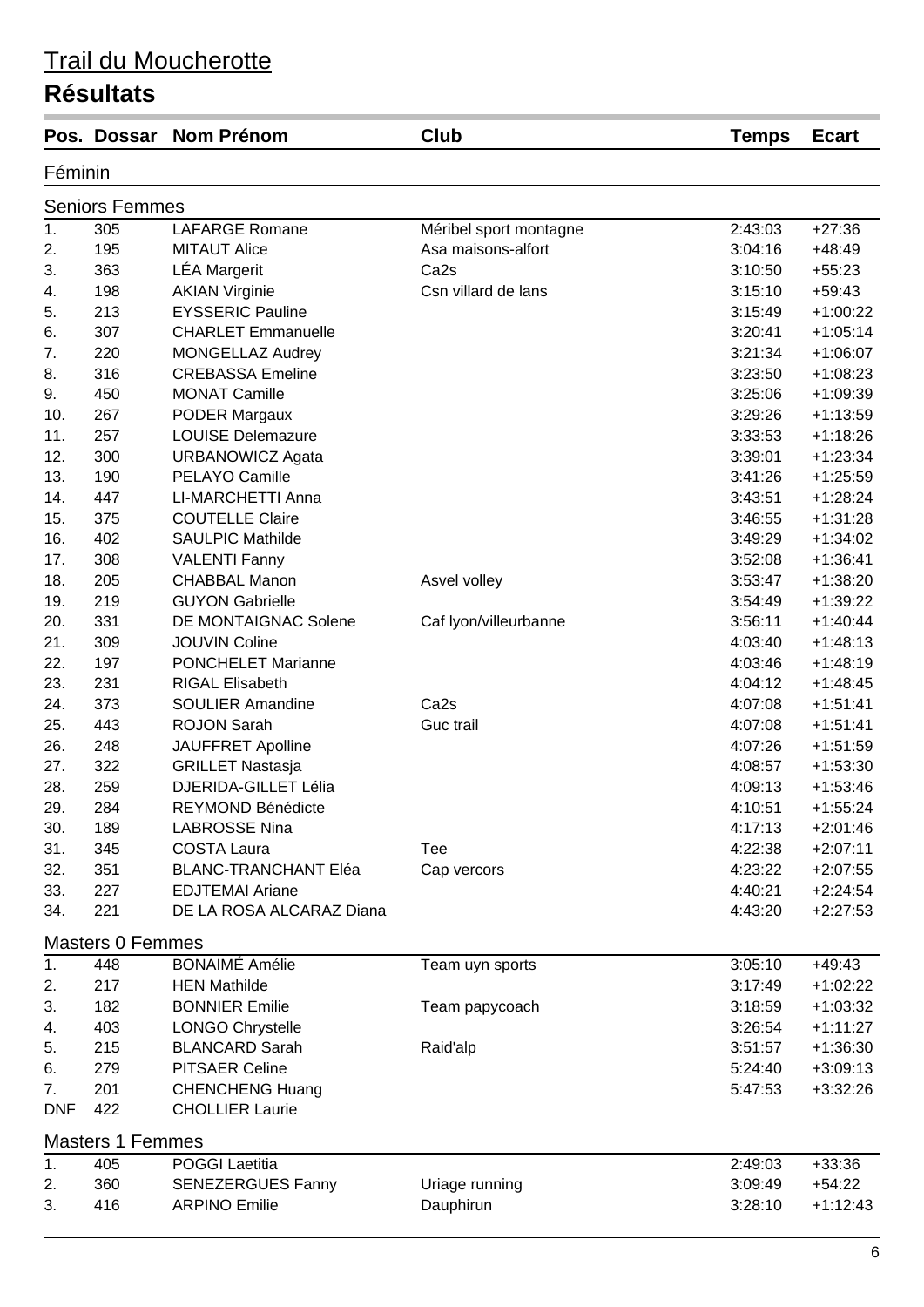| Pos.             | <b>Dossar</b>           | <b>Nom Prénom</b>           | <b>Club</b>                       | <b>Temps</b> | <b>Ecart</b> |
|------------------|-------------------------|-----------------------------|-----------------------------------|--------------|--------------|
| 4.               | 395                     | <b>BIARD Caroline</b>       |                                   | 3:31:48      | $+1:16:21$   |
| 5.               | 353                     | <b>MARIE Dorothée</b>       | Cmi                               | 4:01:13      | $+1:45:46$   |
| 6.               | 271                     | <b>LEPRINCE Charlotte</b>   | Team trail aix-les-bains          | 4:15:48      | $+2:00:21$   |
| 7.               | 350                     | <b>GRIVET Amélie</b>        |                                   | 4:27:26      | $+2:11:59$   |
| 8.               | 409                     | <b>ALVA Magali</b>          | F2v                               | 4:34:12      | $+2:18:45$   |
| 9.               | 319                     | <b>PIGNIER Laetitia</b>     |                                   | 4:34:12      | $+2:18:45$   |
| 10.              | 354                     | SOULAIRAC Delphine          |                                   | 4:41:52      | $+2:26:25$   |
|                  | <b>Masters 2 Femmes</b> |                             |                                   |              |              |
| $\overline{1}$ . | 317                     | <b>GRAMMATICA Sandrine</b>  |                                   | 3:19:27      | $+1:04:00$   |
| 2.               | 427                     | <b>FOUCHER Sandrine</b>     |                                   | 4:01:30      | $+1:46:03$   |
| 3.               | 367                     | <b>ROCHE Fabienne</b>       | Cmi tullins                       | 4:14:17      | $+1:58:50$   |
| 4.               | 243                     | MOISSONNIER Mylène          |                                   | 4:18:09      | $+2:02:42$   |
|                  | <b>Masters 3 Femmes</b> |                             |                                   |              |              |
| 1.               | 348                     | <b>CHOMAT Claire</b>        |                                   | 4:27:26      | $+2:11:59$   |
| 2.               | 298                     | <b>MARTIN Malgorzata</b>    | As villefontaine                  | 4:34:19      | $+2:18:52$   |
| 3.               | 393                     | <b>LEGOFF Emmanuelle</b>    | F2v                               | 4:39:03      | $+2:23:36$   |
| 4.               | 265                     | <b>CHAMOND Sylvie</b>       |                                   | 5:05:15      | $+2:49:48$   |
|                  | <b>Masters 4 Femmes</b> |                             |                                   |              |              |
| $\overline{1}$ . | 357                     | <b>MEHU Catherine</b>       | Alpes fontaine athletisme         | 3:54:40      | $+1:39:13$   |
| 2.               | 372                     | VALLE Véronique             | As ruy montceau                   | 4:11:32      | $+1:56:05$   |
| 3.               | 374                     | <b>GUILLAUD Anne-Sophie</b> | As ruy                            | 4:11:32      | $+1:56:05$   |
| 4.               | 334                     | <b>GENOVESE Anne</b>        | Asvf athletisme                   | 4:27:14      | $+2:11:47$   |
| <b>Masculin</b>  |                         |                             |                                   |              |              |
|                  | <b>Espoirs Hommes</b>   |                             |                                   |              |              |
| 1.               | 426                     | JALLIFFIER-TALMAT Thomas    | Cap vercors                       | 2:35:14      | $+19:47$     |
| 2.               | 291                     | <b>MINODIER Erwan</b>       |                                   | 2:45:05      | $+29:38$     |
| 3.               | 337                     | <b>GERGONNE Alexis</b>      |                                   | 2:48:50      | $+33:23$     |
| 4.               | 333                     | MATHIEU Ivan                |                                   | 2:56:44      | $+41:17$     |
| 5.               | 368                     | <b>LAIDIN Florent</b>       | Les foulées agesinates            | 3:03:51      | $+48:24$     |
| 6.               | 361                     | <b>GITTON Valerian</b>      |                                   | 3:17:38      | $+1:02:11$   |
| 7.               | 235                     | DE GUIBERT Yves             |                                   | 3:18:37      | $+1:03:10$   |
| 8.               | 364                     | <b>GAZEAU Clément</b>       |                                   | 3:20:37      | $+1:05:10$   |
| 9.               | 272                     | <b>CZARNECKA Robin</b>      |                                   | 3:26:25      | $+1:10:58$   |
| 10.              | 440                     | <b>PRATO Sylvain</b>        | Us vizille athlétisme             | 3:28:08      | $+1:12:41$   |
| 11.              | 234                     | <b>VIAN Louis-Marie</b>     |                                   | 3:33:52      | $+1:18:25$   |
| 12.              | 344                     | DE LA BOURDONNAYE Mayeul    |                                   | 3:43:39      | $+1:28:12$   |
|                  | <b>Seniors Hommes</b>   |                             |                                   |              |              |
| 1.               | 396                     | <b>JANICHON Thomas</b>      | Team sidas x matryx               | 2:15:27      | --           |
| 2.               | 412                     | <b>COSTA Anthony</b>        |                                   | 2:17:26      | $+1:59$      |
| 3.               | 315                     | <b>ZALEJSKI Nicolas</b>     | Macadam 07                        | 2:25:29      | $+10:02$     |
| 4.               | 362                     | <b>MEZIN Sylvain</b>        |                                   | 2:25:52      | $+10:25$     |
| 5.               | 253                     | <b>BOUYOUD Hugo</b>         |                                   | 2:26:24      | $+10:57$     |
| 6.               | 359                     | <b>CORDUANT Franck</b>      | Stravanostra                      | 2:26:32      | $+11:05$     |
| 7.               | 421                     | <b>VALENTI Rémy</b>         |                                   | 2:27:00      | $+11:33$     |
| 8.               | 232                     | <b>FILIPPI Marc</b>         |                                   | 2:28:47      | $+13:20$     |
| 9.               | 397                     | DAUBELCOUR Jean-Vianney     | Dynafit / team provence endurance | 2:34:27      | $+19:00$     |
| 10.              | 242                     | <b>CAYE Kévin</b>           |                                   | 2:36:28      | $+21:01$     |
| 11.              | 424                     | <b>RACLE Baptiste</b>       |                                   | 2:37:04      | $+21:37$     |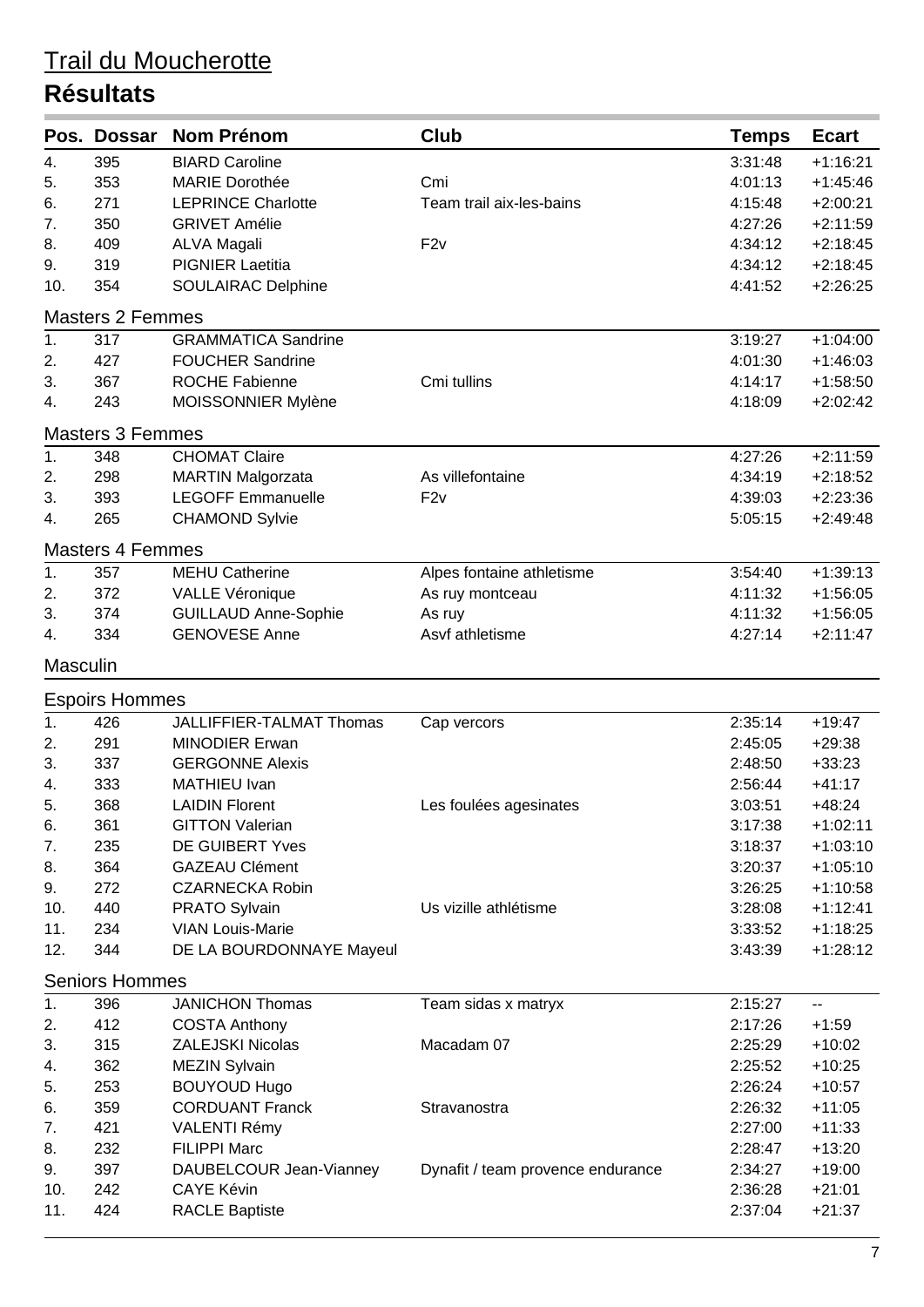| ANDRÉ Adrien<br>12.<br>378<br>2:42:00<br>$+26:33$<br>13.<br>390<br><b>LAMOTTE Benjamin</b><br>2:43:03<br>$+27:36$<br>14.<br>437<br><b>NATHAN Tournadre</b><br>2:46:22<br>$+30:55$<br>389<br><b>RICORDEL Victor</b><br>2:46:32<br>$+31:05$<br>15.<br>Team rafletchou<br><b>NEANNE Florent</b><br>16.<br>255<br>2:46:42<br>$+31:15$<br>444<br>17.<br>PRIEUR Benjamin<br>2:50:26<br>$+34:59$<br>18.<br>292<br><b>BEDNARZ Piotr</b><br>2:53:18<br>$+37:51$<br>326<br><b>GALMARD Romain</b><br>19.<br>2:54:10<br>$+38:43$<br>CARRÉ Simon<br>181<br>20.<br>2:56:35<br>$+41:08$<br>Lyon athletisme<br>21.<br>446<br><b>JUNIQUE Jonathan</b><br>2:57:33<br>$+42:06$<br>As2pic<br>DESMOULIÈRE Georges-Marie<br>22.<br>387<br>Team rafletchou<br>$+43:02$<br>2:58:29<br>23.<br>304<br><b>LECOMTE Grégoire</b><br>2:59:31<br>$+44:04$<br>435<br><b>PRATO Maxime</b><br>24.<br>Us vizille athlétisme<br>3:00:40<br>$+45:13$<br>REDOUTÉ Thomas<br>25.<br>240<br>3:02:04<br>$+46:37$<br><b>BONNE Nicolas</b><br>26.<br>277<br>3:05:12<br>$+49:45$<br>336<br>27.<br><b>STRIPPOLI Nicolas</b><br>3:05:23<br>$+49:56$<br>28.<br>226<br><b>ROLLY Nicolas</b><br>3:05:27<br>$+50:00$<br>321<br><b>CHOLLEY Antoine</b><br>29.<br>3:05:54<br>$+50:27$<br>241<br><b>PERELLI Boris</b><br>30.<br>3:06:13<br>$+50:46$<br>31.<br><b>BALBERINI Enzo</b><br>262<br>3:10:06<br>$+54:39$<br>32.<br>225<br><b>LEMAITRE Maxime</b><br>3:10:21<br>$+54:54$<br>200<br><b>RALLIERE Quentin</b><br>33.<br>3:12:13<br>$+56:46$<br><b>MARMER Guillaume</b><br>34.<br>230<br>3:12:14<br>$+56:47$<br>301<br>35.<br><b>JANOD Goulven</b><br>3:12:36<br>$+57:09$<br>36.<br>454<br><b>LEBOULANGER Cedric</b><br>3:15:47<br>$+1:00:20$<br>Intersport l'isle d'abeau<br>212<br>37.<br><b>MALAFOSSE Thomas</b><br>$+1:01:10$<br>3:16:37<br>38.<br>278<br><b>RENAUD FRACHON Maxime</b><br>Guc triathlon<br>3:17:05<br>$+1:01:38$<br>211<br><b>LENGLART Martin</b><br>39.<br>3:17:11<br>$+1:01:44$<br>40.<br>MÉRIAUX Benoît<br>$+1:03:18$<br>282<br>3:18:45<br>268<br>41.<br><b>CLAUDE Pierre-Alexandre</b><br>Les fonds de tiroirs<br>3:18:47<br>$+1:03:20$<br><b>PLATEL Julien</b><br>42.<br>285<br>3:18:57<br>$+1:03:30$<br>202<br>43.<br><b>BERGER Pierrick</b><br>3:19:52<br>$+1:04:25$<br>44.<br>327<br><b>GALMARD Brice</b><br>3:20:28<br>$+1:05:01$<br><b>MONNET Thibault</b><br>45.<br>434<br>3:20:42<br>$+1:05:15$<br>46.<br>283<br><b>FINET Julien</b><br>3:21:17<br>$+1:05:50$<br>47.<br>355<br><b>MARTIN Clément</b><br>Ca <sub>2s</sub><br>3:21:17<br>$+1:05:50$<br>48.<br>297<br><b>DUCRAY Victor</b><br>3:24:49<br>$+1:09:22$<br>49.<br>245<br><b>FRELOT Nathan</b><br>$+1:10:06$<br>3:25:33<br>365<br>50.<br><b>ROHAUT Vincent</b><br>Cs féclaz<br>$+1:10:12$<br>3:25:39<br>418<br>51.<br><b>VASSEUR Martin</b><br>3:26:16<br>$+1:10:49$<br>52.<br>260<br><b>BAIBEN Idriss</b><br>3:26:22<br>$+1:10:55$<br>53.<br>425<br><b>MARCON Hadrien</b><br>3:26:25<br>$+1:10:58$<br>54.<br>244<br><b>WOILLEZ Eric</b><br>3:26:32<br>$+1:11:05$<br>55.<br>438<br><b>PROST VERDURE Pierre</b><br>Al voiron<br>3:28:09<br>$+1:12:42$<br>56.<br>457<br><b>GILLET Antoine</b><br>3:28:25<br>$+1:12:58$<br>57.<br>269<br><b>UNTERSINGER Martin</b><br>$+1:13:51$<br>Team trail paris<br>3:29:18<br>58.<br>358<br><b>ARNAUD Nicolas</b><br>$+1:19:07$<br>Cap vercors<br>3:34:34<br>59.<br>289<br><b>DEVOUGES Alexandre</b><br>3:37:13<br>$+1:21:46$<br>419<br>60.<br><b>BECLE Etienne</b><br>$+1:21:54$<br>3:37:21<br>61.<br>210<br><b>ANSELME Jeremy</b><br>$+1:22:19$<br>3:37:46<br><b>CHAPEL Marianne</b><br>62.<br>294<br>3:42:12<br>$+1:26:45$<br>63.<br>411<br><b>PEYROUSE Alexandre</b><br>3:48:41<br>$+1:33:14$ | Pos. | <b>Dossar</b> | <b>Nom Prénom</b> | Club | <b>Temps</b> | <b>Ecart</b> |
|---------------------------------------------------------------------------------------------------------------------------------------------------------------------------------------------------------------------------------------------------------------------------------------------------------------------------------------------------------------------------------------------------------------------------------------------------------------------------------------------------------------------------------------------------------------------------------------------------------------------------------------------------------------------------------------------------------------------------------------------------------------------------------------------------------------------------------------------------------------------------------------------------------------------------------------------------------------------------------------------------------------------------------------------------------------------------------------------------------------------------------------------------------------------------------------------------------------------------------------------------------------------------------------------------------------------------------------------------------------------------------------------------------------------------------------------------------------------------------------------------------------------------------------------------------------------------------------------------------------------------------------------------------------------------------------------------------------------------------------------------------------------------------------------------------------------------------------------------------------------------------------------------------------------------------------------------------------------------------------------------------------------------------------------------------------------------------------------------------------------------------------------------------------------------------------------------------------------------------------------------------------------------------------------------------------------------------------------------------------------------------------------------------------------------------------------------------------------------------------------------------------------------------------------------------------------------------------------------------------------------------------------------------------------------------------------------------------------------------------------------------------------------------------------------------------------------------------------------------------------------------------------------------------------------------------------------------------------------------------------------------------------------------------------------------------------------------------------------------------------------------------------------------------------------------------------------------------------------------------------------------------------------------------------------------------------------------------------------------------------------------------------------------------------------------------------------------------------------------------------------------------------------------------------------------------------------------------------------------------------------------------------------------------------------|------|---------------|-------------------|------|--------------|--------------|
|                                                                                                                                                                                                                                                                                                                                                                                                                                                                                                                                                                                                                                                                                                                                                                                                                                                                                                                                                                                                                                                                                                                                                                                                                                                                                                                                                                                                                                                                                                                                                                                                                                                                                                                                                                                                                                                                                                                                                                                                                                                                                                                                                                                                                                                                                                                                                                                                                                                                                                                                                                                                                                                                                                                                                                                                                                                                                                                                                                                                                                                                                                                                                                                                                                                                                                                                                                                                                                                                                                                                                                                                                                                                           |      |               |                   |      |              |              |
|                                                                                                                                                                                                                                                                                                                                                                                                                                                                                                                                                                                                                                                                                                                                                                                                                                                                                                                                                                                                                                                                                                                                                                                                                                                                                                                                                                                                                                                                                                                                                                                                                                                                                                                                                                                                                                                                                                                                                                                                                                                                                                                                                                                                                                                                                                                                                                                                                                                                                                                                                                                                                                                                                                                                                                                                                                                                                                                                                                                                                                                                                                                                                                                                                                                                                                                                                                                                                                                                                                                                                                                                                                                                           |      |               |                   |      |              |              |
|                                                                                                                                                                                                                                                                                                                                                                                                                                                                                                                                                                                                                                                                                                                                                                                                                                                                                                                                                                                                                                                                                                                                                                                                                                                                                                                                                                                                                                                                                                                                                                                                                                                                                                                                                                                                                                                                                                                                                                                                                                                                                                                                                                                                                                                                                                                                                                                                                                                                                                                                                                                                                                                                                                                                                                                                                                                                                                                                                                                                                                                                                                                                                                                                                                                                                                                                                                                                                                                                                                                                                                                                                                                                           |      |               |                   |      |              |              |
|                                                                                                                                                                                                                                                                                                                                                                                                                                                                                                                                                                                                                                                                                                                                                                                                                                                                                                                                                                                                                                                                                                                                                                                                                                                                                                                                                                                                                                                                                                                                                                                                                                                                                                                                                                                                                                                                                                                                                                                                                                                                                                                                                                                                                                                                                                                                                                                                                                                                                                                                                                                                                                                                                                                                                                                                                                                                                                                                                                                                                                                                                                                                                                                                                                                                                                                                                                                                                                                                                                                                                                                                                                                                           |      |               |                   |      |              |              |
|                                                                                                                                                                                                                                                                                                                                                                                                                                                                                                                                                                                                                                                                                                                                                                                                                                                                                                                                                                                                                                                                                                                                                                                                                                                                                                                                                                                                                                                                                                                                                                                                                                                                                                                                                                                                                                                                                                                                                                                                                                                                                                                                                                                                                                                                                                                                                                                                                                                                                                                                                                                                                                                                                                                                                                                                                                                                                                                                                                                                                                                                                                                                                                                                                                                                                                                                                                                                                                                                                                                                                                                                                                                                           |      |               |                   |      |              |              |
|                                                                                                                                                                                                                                                                                                                                                                                                                                                                                                                                                                                                                                                                                                                                                                                                                                                                                                                                                                                                                                                                                                                                                                                                                                                                                                                                                                                                                                                                                                                                                                                                                                                                                                                                                                                                                                                                                                                                                                                                                                                                                                                                                                                                                                                                                                                                                                                                                                                                                                                                                                                                                                                                                                                                                                                                                                                                                                                                                                                                                                                                                                                                                                                                                                                                                                                                                                                                                                                                                                                                                                                                                                                                           |      |               |                   |      |              |              |
|                                                                                                                                                                                                                                                                                                                                                                                                                                                                                                                                                                                                                                                                                                                                                                                                                                                                                                                                                                                                                                                                                                                                                                                                                                                                                                                                                                                                                                                                                                                                                                                                                                                                                                                                                                                                                                                                                                                                                                                                                                                                                                                                                                                                                                                                                                                                                                                                                                                                                                                                                                                                                                                                                                                                                                                                                                                                                                                                                                                                                                                                                                                                                                                                                                                                                                                                                                                                                                                                                                                                                                                                                                                                           |      |               |                   |      |              |              |
|                                                                                                                                                                                                                                                                                                                                                                                                                                                                                                                                                                                                                                                                                                                                                                                                                                                                                                                                                                                                                                                                                                                                                                                                                                                                                                                                                                                                                                                                                                                                                                                                                                                                                                                                                                                                                                                                                                                                                                                                                                                                                                                                                                                                                                                                                                                                                                                                                                                                                                                                                                                                                                                                                                                                                                                                                                                                                                                                                                                                                                                                                                                                                                                                                                                                                                                                                                                                                                                                                                                                                                                                                                                                           |      |               |                   |      |              |              |
|                                                                                                                                                                                                                                                                                                                                                                                                                                                                                                                                                                                                                                                                                                                                                                                                                                                                                                                                                                                                                                                                                                                                                                                                                                                                                                                                                                                                                                                                                                                                                                                                                                                                                                                                                                                                                                                                                                                                                                                                                                                                                                                                                                                                                                                                                                                                                                                                                                                                                                                                                                                                                                                                                                                                                                                                                                                                                                                                                                                                                                                                                                                                                                                                                                                                                                                                                                                                                                                                                                                                                                                                                                                                           |      |               |                   |      |              |              |
|                                                                                                                                                                                                                                                                                                                                                                                                                                                                                                                                                                                                                                                                                                                                                                                                                                                                                                                                                                                                                                                                                                                                                                                                                                                                                                                                                                                                                                                                                                                                                                                                                                                                                                                                                                                                                                                                                                                                                                                                                                                                                                                                                                                                                                                                                                                                                                                                                                                                                                                                                                                                                                                                                                                                                                                                                                                                                                                                                                                                                                                                                                                                                                                                                                                                                                                                                                                                                                                                                                                                                                                                                                                                           |      |               |                   |      |              |              |
|                                                                                                                                                                                                                                                                                                                                                                                                                                                                                                                                                                                                                                                                                                                                                                                                                                                                                                                                                                                                                                                                                                                                                                                                                                                                                                                                                                                                                                                                                                                                                                                                                                                                                                                                                                                                                                                                                                                                                                                                                                                                                                                                                                                                                                                                                                                                                                                                                                                                                                                                                                                                                                                                                                                                                                                                                                                                                                                                                                                                                                                                                                                                                                                                                                                                                                                                                                                                                                                                                                                                                                                                                                                                           |      |               |                   |      |              |              |
|                                                                                                                                                                                                                                                                                                                                                                                                                                                                                                                                                                                                                                                                                                                                                                                                                                                                                                                                                                                                                                                                                                                                                                                                                                                                                                                                                                                                                                                                                                                                                                                                                                                                                                                                                                                                                                                                                                                                                                                                                                                                                                                                                                                                                                                                                                                                                                                                                                                                                                                                                                                                                                                                                                                                                                                                                                                                                                                                                                                                                                                                                                                                                                                                                                                                                                                                                                                                                                                                                                                                                                                                                                                                           |      |               |                   |      |              |              |
|                                                                                                                                                                                                                                                                                                                                                                                                                                                                                                                                                                                                                                                                                                                                                                                                                                                                                                                                                                                                                                                                                                                                                                                                                                                                                                                                                                                                                                                                                                                                                                                                                                                                                                                                                                                                                                                                                                                                                                                                                                                                                                                                                                                                                                                                                                                                                                                                                                                                                                                                                                                                                                                                                                                                                                                                                                                                                                                                                                                                                                                                                                                                                                                                                                                                                                                                                                                                                                                                                                                                                                                                                                                                           |      |               |                   |      |              |              |
|                                                                                                                                                                                                                                                                                                                                                                                                                                                                                                                                                                                                                                                                                                                                                                                                                                                                                                                                                                                                                                                                                                                                                                                                                                                                                                                                                                                                                                                                                                                                                                                                                                                                                                                                                                                                                                                                                                                                                                                                                                                                                                                                                                                                                                                                                                                                                                                                                                                                                                                                                                                                                                                                                                                                                                                                                                                                                                                                                                                                                                                                                                                                                                                                                                                                                                                                                                                                                                                                                                                                                                                                                                                                           |      |               |                   |      |              |              |
|                                                                                                                                                                                                                                                                                                                                                                                                                                                                                                                                                                                                                                                                                                                                                                                                                                                                                                                                                                                                                                                                                                                                                                                                                                                                                                                                                                                                                                                                                                                                                                                                                                                                                                                                                                                                                                                                                                                                                                                                                                                                                                                                                                                                                                                                                                                                                                                                                                                                                                                                                                                                                                                                                                                                                                                                                                                                                                                                                                                                                                                                                                                                                                                                                                                                                                                                                                                                                                                                                                                                                                                                                                                                           |      |               |                   |      |              |              |
|                                                                                                                                                                                                                                                                                                                                                                                                                                                                                                                                                                                                                                                                                                                                                                                                                                                                                                                                                                                                                                                                                                                                                                                                                                                                                                                                                                                                                                                                                                                                                                                                                                                                                                                                                                                                                                                                                                                                                                                                                                                                                                                                                                                                                                                                                                                                                                                                                                                                                                                                                                                                                                                                                                                                                                                                                                                                                                                                                                                                                                                                                                                                                                                                                                                                                                                                                                                                                                                                                                                                                                                                                                                                           |      |               |                   |      |              |              |
|                                                                                                                                                                                                                                                                                                                                                                                                                                                                                                                                                                                                                                                                                                                                                                                                                                                                                                                                                                                                                                                                                                                                                                                                                                                                                                                                                                                                                                                                                                                                                                                                                                                                                                                                                                                                                                                                                                                                                                                                                                                                                                                                                                                                                                                                                                                                                                                                                                                                                                                                                                                                                                                                                                                                                                                                                                                                                                                                                                                                                                                                                                                                                                                                                                                                                                                                                                                                                                                                                                                                                                                                                                                                           |      |               |                   |      |              |              |
|                                                                                                                                                                                                                                                                                                                                                                                                                                                                                                                                                                                                                                                                                                                                                                                                                                                                                                                                                                                                                                                                                                                                                                                                                                                                                                                                                                                                                                                                                                                                                                                                                                                                                                                                                                                                                                                                                                                                                                                                                                                                                                                                                                                                                                                                                                                                                                                                                                                                                                                                                                                                                                                                                                                                                                                                                                                                                                                                                                                                                                                                                                                                                                                                                                                                                                                                                                                                                                                                                                                                                                                                                                                                           |      |               |                   |      |              |              |
|                                                                                                                                                                                                                                                                                                                                                                                                                                                                                                                                                                                                                                                                                                                                                                                                                                                                                                                                                                                                                                                                                                                                                                                                                                                                                                                                                                                                                                                                                                                                                                                                                                                                                                                                                                                                                                                                                                                                                                                                                                                                                                                                                                                                                                                                                                                                                                                                                                                                                                                                                                                                                                                                                                                                                                                                                                                                                                                                                                                                                                                                                                                                                                                                                                                                                                                                                                                                                                                                                                                                                                                                                                                                           |      |               |                   |      |              |              |
|                                                                                                                                                                                                                                                                                                                                                                                                                                                                                                                                                                                                                                                                                                                                                                                                                                                                                                                                                                                                                                                                                                                                                                                                                                                                                                                                                                                                                                                                                                                                                                                                                                                                                                                                                                                                                                                                                                                                                                                                                                                                                                                                                                                                                                                                                                                                                                                                                                                                                                                                                                                                                                                                                                                                                                                                                                                                                                                                                                                                                                                                                                                                                                                                                                                                                                                                                                                                                                                                                                                                                                                                                                                                           |      |               |                   |      |              |              |
|                                                                                                                                                                                                                                                                                                                                                                                                                                                                                                                                                                                                                                                                                                                                                                                                                                                                                                                                                                                                                                                                                                                                                                                                                                                                                                                                                                                                                                                                                                                                                                                                                                                                                                                                                                                                                                                                                                                                                                                                                                                                                                                                                                                                                                                                                                                                                                                                                                                                                                                                                                                                                                                                                                                                                                                                                                                                                                                                                                                                                                                                                                                                                                                                                                                                                                                                                                                                                                                                                                                                                                                                                                                                           |      |               |                   |      |              |              |
|                                                                                                                                                                                                                                                                                                                                                                                                                                                                                                                                                                                                                                                                                                                                                                                                                                                                                                                                                                                                                                                                                                                                                                                                                                                                                                                                                                                                                                                                                                                                                                                                                                                                                                                                                                                                                                                                                                                                                                                                                                                                                                                                                                                                                                                                                                                                                                                                                                                                                                                                                                                                                                                                                                                                                                                                                                                                                                                                                                                                                                                                                                                                                                                                                                                                                                                                                                                                                                                                                                                                                                                                                                                                           |      |               |                   |      |              |              |
|                                                                                                                                                                                                                                                                                                                                                                                                                                                                                                                                                                                                                                                                                                                                                                                                                                                                                                                                                                                                                                                                                                                                                                                                                                                                                                                                                                                                                                                                                                                                                                                                                                                                                                                                                                                                                                                                                                                                                                                                                                                                                                                                                                                                                                                                                                                                                                                                                                                                                                                                                                                                                                                                                                                                                                                                                                                                                                                                                                                                                                                                                                                                                                                                                                                                                                                                                                                                                                                                                                                                                                                                                                                                           |      |               |                   |      |              |              |
|                                                                                                                                                                                                                                                                                                                                                                                                                                                                                                                                                                                                                                                                                                                                                                                                                                                                                                                                                                                                                                                                                                                                                                                                                                                                                                                                                                                                                                                                                                                                                                                                                                                                                                                                                                                                                                                                                                                                                                                                                                                                                                                                                                                                                                                                                                                                                                                                                                                                                                                                                                                                                                                                                                                                                                                                                                                                                                                                                                                                                                                                                                                                                                                                                                                                                                                                                                                                                                                                                                                                                                                                                                                                           |      |               |                   |      |              |              |
|                                                                                                                                                                                                                                                                                                                                                                                                                                                                                                                                                                                                                                                                                                                                                                                                                                                                                                                                                                                                                                                                                                                                                                                                                                                                                                                                                                                                                                                                                                                                                                                                                                                                                                                                                                                                                                                                                                                                                                                                                                                                                                                                                                                                                                                                                                                                                                                                                                                                                                                                                                                                                                                                                                                                                                                                                                                                                                                                                                                                                                                                                                                                                                                                                                                                                                                                                                                                                                                                                                                                                                                                                                                                           |      |               |                   |      |              |              |
|                                                                                                                                                                                                                                                                                                                                                                                                                                                                                                                                                                                                                                                                                                                                                                                                                                                                                                                                                                                                                                                                                                                                                                                                                                                                                                                                                                                                                                                                                                                                                                                                                                                                                                                                                                                                                                                                                                                                                                                                                                                                                                                                                                                                                                                                                                                                                                                                                                                                                                                                                                                                                                                                                                                                                                                                                                                                                                                                                                                                                                                                                                                                                                                                                                                                                                                                                                                                                                                                                                                                                                                                                                                                           |      |               |                   |      |              |              |
|                                                                                                                                                                                                                                                                                                                                                                                                                                                                                                                                                                                                                                                                                                                                                                                                                                                                                                                                                                                                                                                                                                                                                                                                                                                                                                                                                                                                                                                                                                                                                                                                                                                                                                                                                                                                                                                                                                                                                                                                                                                                                                                                                                                                                                                                                                                                                                                                                                                                                                                                                                                                                                                                                                                                                                                                                                                                                                                                                                                                                                                                                                                                                                                                                                                                                                                                                                                                                                                                                                                                                                                                                                                                           |      |               |                   |      |              |              |
|                                                                                                                                                                                                                                                                                                                                                                                                                                                                                                                                                                                                                                                                                                                                                                                                                                                                                                                                                                                                                                                                                                                                                                                                                                                                                                                                                                                                                                                                                                                                                                                                                                                                                                                                                                                                                                                                                                                                                                                                                                                                                                                                                                                                                                                                                                                                                                                                                                                                                                                                                                                                                                                                                                                                                                                                                                                                                                                                                                                                                                                                                                                                                                                                                                                                                                                                                                                                                                                                                                                                                                                                                                                                           |      |               |                   |      |              |              |
|                                                                                                                                                                                                                                                                                                                                                                                                                                                                                                                                                                                                                                                                                                                                                                                                                                                                                                                                                                                                                                                                                                                                                                                                                                                                                                                                                                                                                                                                                                                                                                                                                                                                                                                                                                                                                                                                                                                                                                                                                                                                                                                                                                                                                                                                                                                                                                                                                                                                                                                                                                                                                                                                                                                                                                                                                                                                                                                                                                                                                                                                                                                                                                                                                                                                                                                                                                                                                                                                                                                                                                                                                                                                           |      |               |                   |      |              |              |
|                                                                                                                                                                                                                                                                                                                                                                                                                                                                                                                                                                                                                                                                                                                                                                                                                                                                                                                                                                                                                                                                                                                                                                                                                                                                                                                                                                                                                                                                                                                                                                                                                                                                                                                                                                                                                                                                                                                                                                                                                                                                                                                                                                                                                                                                                                                                                                                                                                                                                                                                                                                                                                                                                                                                                                                                                                                                                                                                                                                                                                                                                                                                                                                                                                                                                                                                                                                                                                                                                                                                                                                                                                                                           |      |               |                   |      |              |              |
|                                                                                                                                                                                                                                                                                                                                                                                                                                                                                                                                                                                                                                                                                                                                                                                                                                                                                                                                                                                                                                                                                                                                                                                                                                                                                                                                                                                                                                                                                                                                                                                                                                                                                                                                                                                                                                                                                                                                                                                                                                                                                                                                                                                                                                                                                                                                                                                                                                                                                                                                                                                                                                                                                                                                                                                                                                                                                                                                                                                                                                                                                                                                                                                                                                                                                                                                                                                                                                                                                                                                                                                                                                                                           |      |               |                   |      |              |              |
|                                                                                                                                                                                                                                                                                                                                                                                                                                                                                                                                                                                                                                                                                                                                                                                                                                                                                                                                                                                                                                                                                                                                                                                                                                                                                                                                                                                                                                                                                                                                                                                                                                                                                                                                                                                                                                                                                                                                                                                                                                                                                                                                                                                                                                                                                                                                                                                                                                                                                                                                                                                                                                                                                                                                                                                                                                                                                                                                                                                                                                                                                                                                                                                                                                                                                                                                                                                                                                                                                                                                                                                                                                                                           |      |               |                   |      |              |              |
|                                                                                                                                                                                                                                                                                                                                                                                                                                                                                                                                                                                                                                                                                                                                                                                                                                                                                                                                                                                                                                                                                                                                                                                                                                                                                                                                                                                                                                                                                                                                                                                                                                                                                                                                                                                                                                                                                                                                                                                                                                                                                                                                                                                                                                                                                                                                                                                                                                                                                                                                                                                                                                                                                                                                                                                                                                                                                                                                                                                                                                                                                                                                                                                                                                                                                                                                                                                                                                                                                                                                                                                                                                                                           |      |               |                   |      |              |              |
|                                                                                                                                                                                                                                                                                                                                                                                                                                                                                                                                                                                                                                                                                                                                                                                                                                                                                                                                                                                                                                                                                                                                                                                                                                                                                                                                                                                                                                                                                                                                                                                                                                                                                                                                                                                                                                                                                                                                                                                                                                                                                                                                                                                                                                                                                                                                                                                                                                                                                                                                                                                                                                                                                                                                                                                                                                                                                                                                                                                                                                                                                                                                                                                                                                                                                                                                                                                                                                                                                                                                                                                                                                                                           |      |               |                   |      |              |              |
|                                                                                                                                                                                                                                                                                                                                                                                                                                                                                                                                                                                                                                                                                                                                                                                                                                                                                                                                                                                                                                                                                                                                                                                                                                                                                                                                                                                                                                                                                                                                                                                                                                                                                                                                                                                                                                                                                                                                                                                                                                                                                                                                                                                                                                                                                                                                                                                                                                                                                                                                                                                                                                                                                                                                                                                                                                                                                                                                                                                                                                                                                                                                                                                                                                                                                                                                                                                                                                                                                                                                                                                                                                                                           |      |               |                   |      |              |              |
|                                                                                                                                                                                                                                                                                                                                                                                                                                                                                                                                                                                                                                                                                                                                                                                                                                                                                                                                                                                                                                                                                                                                                                                                                                                                                                                                                                                                                                                                                                                                                                                                                                                                                                                                                                                                                                                                                                                                                                                                                                                                                                                                                                                                                                                                                                                                                                                                                                                                                                                                                                                                                                                                                                                                                                                                                                                                                                                                                                                                                                                                                                                                                                                                                                                                                                                                                                                                                                                                                                                                                                                                                                                                           |      |               |                   |      |              |              |
|                                                                                                                                                                                                                                                                                                                                                                                                                                                                                                                                                                                                                                                                                                                                                                                                                                                                                                                                                                                                                                                                                                                                                                                                                                                                                                                                                                                                                                                                                                                                                                                                                                                                                                                                                                                                                                                                                                                                                                                                                                                                                                                                                                                                                                                                                                                                                                                                                                                                                                                                                                                                                                                                                                                                                                                                                                                                                                                                                                                                                                                                                                                                                                                                                                                                                                                                                                                                                                                                                                                                                                                                                                                                           |      |               |                   |      |              |              |
|                                                                                                                                                                                                                                                                                                                                                                                                                                                                                                                                                                                                                                                                                                                                                                                                                                                                                                                                                                                                                                                                                                                                                                                                                                                                                                                                                                                                                                                                                                                                                                                                                                                                                                                                                                                                                                                                                                                                                                                                                                                                                                                                                                                                                                                                                                                                                                                                                                                                                                                                                                                                                                                                                                                                                                                                                                                                                                                                                                                                                                                                                                                                                                                                                                                                                                                                                                                                                                                                                                                                                                                                                                                                           |      |               |                   |      |              |              |
|                                                                                                                                                                                                                                                                                                                                                                                                                                                                                                                                                                                                                                                                                                                                                                                                                                                                                                                                                                                                                                                                                                                                                                                                                                                                                                                                                                                                                                                                                                                                                                                                                                                                                                                                                                                                                                                                                                                                                                                                                                                                                                                                                                                                                                                                                                                                                                                                                                                                                                                                                                                                                                                                                                                                                                                                                                                                                                                                                                                                                                                                                                                                                                                                                                                                                                                                                                                                                                                                                                                                                                                                                                                                           |      |               |                   |      |              |              |
|                                                                                                                                                                                                                                                                                                                                                                                                                                                                                                                                                                                                                                                                                                                                                                                                                                                                                                                                                                                                                                                                                                                                                                                                                                                                                                                                                                                                                                                                                                                                                                                                                                                                                                                                                                                                                                                                                                                                                                                                                                                                                                                                                                                                                                                                                                                                                                                                                                                                                                                                                                                                                                                                                                                                                                                                                                                                                                                                                                                                                                                                                                                                                                                                                                                                                                                                                                                                                                                                                                                                                                                                                                                                           |      |               |                   |      |              |              |
|                                                                                                                                                                                                                                                                                                                                                                                                                                                                                                                                                                                                                                                                                                                                                                                                                                                                                                                                                                                                                                                                                                                                                                                                                                                                                                                                                                                                                                                                                                                                                                                                                                                                                                                                                                                                                                                                                                                                                                                                                                                                                                                                                                                                                                                                                                                                                                                                                                                                                                                                                                                                                                                                                                                                                                                                                                                                                                                                                                                                                                                                                                                                                                                                                                                                                                                                                                                                                                                                                                                                                                                                                                                                           |      |               |                   |      |              |              |
|                                                                                                                                                                                                                                                                                                                                                                                                                                                                                                                                                                                                                                                                                                                                                                                                                                                                                                                                                                                                                                                                                                                                                                                                                                                                                                                                                                                                                                                                                                                                                                                                                                                                                                                                                                                                                                                                                                                                                                                                                                                                                                                                                                                                                                                                                                                                                                                                                                                                                                                                                                                                                                                                                                                                                                                                                                                                                                                                                                                                                                                                                                                                                                                                                                                                                                                                                                                                                                                                                                                                                                                                                                                                           |      |               |                   |      |              |              |
|                                                                                                                                                                                                                                                                                                                                                                                                                                                                                                                                                                                                                                                                                                                                                                                                                                                                                                                                                                                                                                                                                                                                                                                                                                                                                                                                                                                                                                                                                                                                                                                                                                                                                                                                                                                                                                                                                                                                                                                                                                                                                                                                                                                                                                                                                                                                                                                                                                                                                                                                                                                                                                                                                                                                                                                                                                                                                                                                                                                                                                                                                                                                                                                                                                                                                                                                                                                                                                                                                                                                                                                                                                                                           |      |               |                   |      |              |              |
|                                                                                                                                                                                                                                                                                                                                                                                                                                                                                                                                                                                                                                                                                                                                                                                                                                                                                                                                                                                                                                                                                                                                                                                                                                                                                                                                                                                                                                                                                                                                                                                                                                                                                                                                                                                                                                                                                                                                                                                                                                                                                                                                                                                                                                                                                                                                                                                                                                                                                                                                                                                                                                                                                                                                                                                                                                                                                                                                                                                                                                                                                                                                                                                                                                                                                                                                                                                                                                                                                                                                                                                                                                                                           |      |               |                   |      |              |              |
|                                                                                                                                                                                                                                                                                                                                                                                                                                                                                                                                                                                                                                                                                                                                                                                                                                                                                                                                                                                                                                                                                                                                                                                                                                                                                                                                                                                                                                                                                                                                                                                                                                                                                                                                                                                                                                                                                                                                                                                                                                                                                                                                                                                                                                                                                                                                                                                                                                                                                                                                                                                                                                                                                                                                                                                                                                                                                                                                                                                                                                                                                                                                                                                                                                                                                                                                                                                                                                                                                                                                                                                                                                                                           |      |               |                   |      |              |              |
|                                                                                                                                                                                                                                                                                                                                                                                                                                                                                                                                                                                                                                                                                                                                                                                                                                                                                                                                                                                                                                                                                                                                                                                                                                                                                                                                                                                                                                                                                                                                                                                                                                                                                                                                                                                                                                                                                                                                                                                                                                                                                                                                                                                                                                                                                                                                                                                                                                                                                                                                                                                                                                                                                                                                                                                                                                                                                                                                                                                                                                                                                                                                                                                                                                                                                                                                                                                                                                                                                                                                                                                                                                                                           |      |               |                   |      |              |              |
|                                                                                                                                                                                                                                                                                                                                                                                                                                                                                                                                                                                                                                                                                                                                                                                                                                                                                                                                                                                                                                                                                                                                                                                                                                                                                                                                                                                                                                                                                                                                                                                                                                                                                                                                                                                                                                                                                                                                                                                                                                                                                                                                                                                                                                                                                                                                                                                                                                                                                                                                                                                                                                                                                                                                                                                                                                                                                                                                                                                                                                                                                                                                                                                                                                                                                                                                                                                                                                                                                                                                                                                                                                                                           |      |               |                   |      |              |              |
|                                                                                                                                                                                                                                                                                                                                                                                                                                                                                                                                                                                                                                                                                                                                                                                                                                                                                                                                                                                                                                                                                                                                                                                                                                                                                                                                                                                                                                                                                                                                                                                                                                                                                                                                                                                                                                                                                                                                                                                                                                                                                                                                                                                                                                                                                                                                                                                                                                                                                                                                                                                                                                                                                                                                                                                                                                                                                                                                                                                                                                                                                                                                                                                                                                                                                                                                                                                                                                                                                                                                                                                                                                                                           |      |               |                   |      |              |              |
|                                                                                                                                                                                                                                                                                                                                                                                                                                                                                                                                                                                                                                                                                                                                                                                                                                                                                                                                                                                                                                                                                                                                                                                                                                                                                                                                                                                                                                                                                                                                                                                                                                                                                                                                                                                                                                                                                                                                                                                                                                                                                                                                                                                                                                                                                                                                                                                                                                                                                                                                                                                                                                                                                                                                                                                                                                                                                                                                                                                                                                                                                                                                                                                                                                                                                                                                                                                                                                                                                                                                                                                                                                                                           |      |               |                   |      |              |              |
|                                                                                                                                                                                                                                                                                                                                                                                                                                                                                                                                                                                                                                                                                                                                                                                                                                                                                                                                                                                                                                                                                                                                                                                                                                                                                                                                                                                                                                                                                                                                                                                                                                                                                                                                                                                                                                                                                                                                                                                                                                                                                                                                                                                                                                                                                                                                                                                                                                                                                                                                                                                                                                                                                                                                                                                                                                                                                                                                                                                                                                                                                                                                                                                                                                                                                                                                                                                                                                                                                                                                                                                                                                                                           |      |               |                   |      |              |              |
|                                                                                                                                                                                                                                                                                                                                                                                                                                                                                                                                                                                                                                                                                                                                                                                                                                                                                                                                                                                                                                                                                                                                                                                                                                                                                                                                                                                                                                                                                                                                                                                                                                                                                                                                                                                                                                                                                                                                                                                                                                                                                                                                                                                                                                                                                                                                                                                                                                                                                                                                                                                                                                                                                                                                                                                                                                                                                                                                                                                                                                                                                                                                                                                                                                                                                                                                                                                                                                                                                                                                                                                                                                                                           |      |               |                   |      |              |              |
|                                                                                                                                                                                                                                                                                                                                                                                                                                                                                                                                                                                                                                                                                                                                                                                                                                                                                                                                                                                                                                                                                                                                                                                                                                                                                                                                                                                                                                                                                                                                                                                                                                                                                                                                                                                                                                                                                                                                                                                                                                                                                                                                                                                                                                                                                                                                                                                                                                                                                                                                                                                                                                                                                                                                                                                                                                                                                                                                                                                                                                                                                                                                                                                                                                                                                                                                                                                                                                                                                                                                                                                                                                                                           |      |               |                   |      |              |              |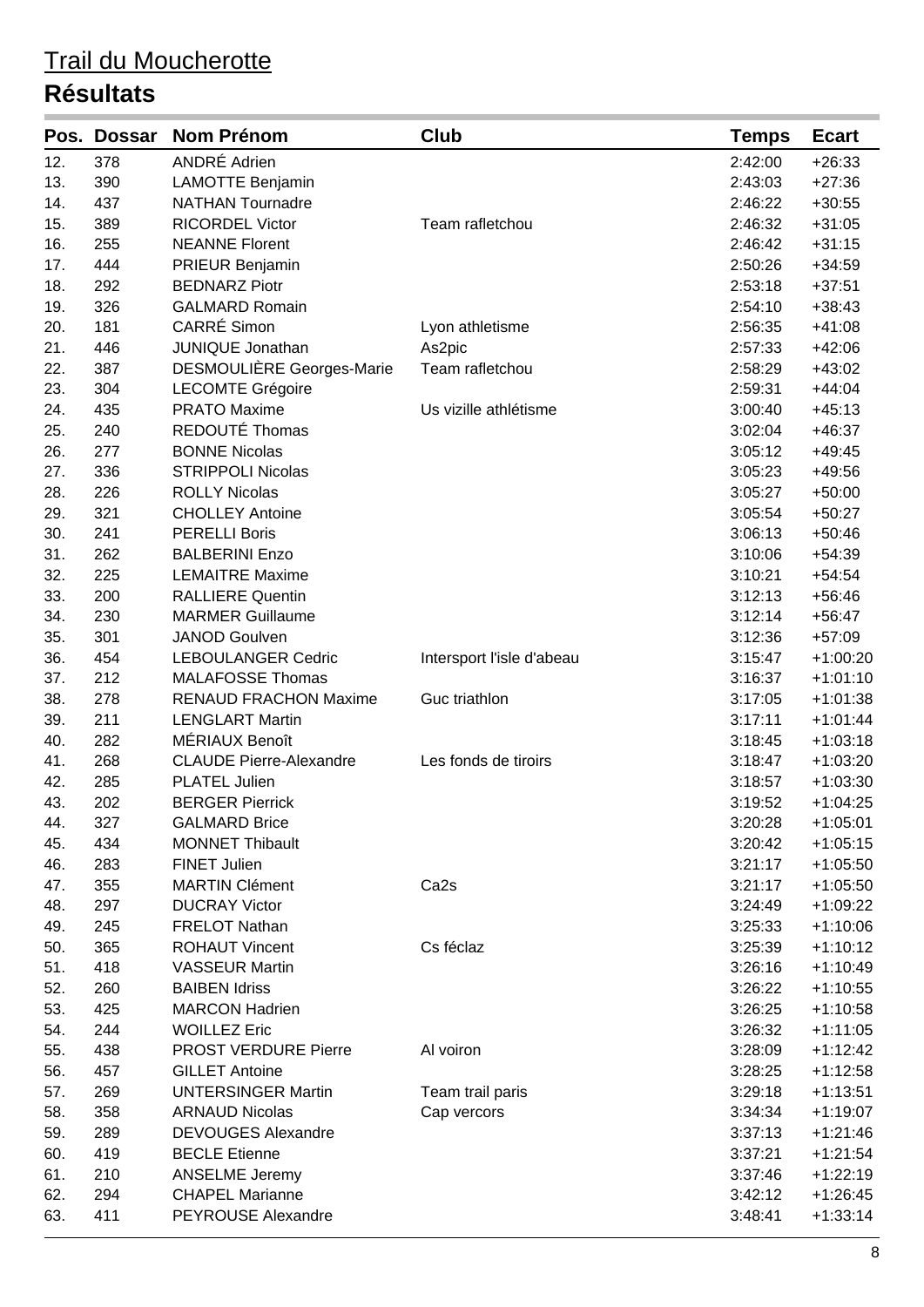|     | Pos. Dossar             | <b>Nom Prénom</b>                 | Club                        | <b>Temps</b> | <b>Ecart</b> |
|-----|-------------------------|-----------------------------------|-----------------------------|--------------|--------------|
| 64. | 214                     | <b>HAUDEBOURG Igor</b>            |                             | 3:48:43      | $+1:33:16$   |
| 65. | 410                     | <b>AYGALINC Colin</b>             | Strava nostra               | 3:49:29      | $+1:34:02$   |
| 66. | 252                     | PYNEEANDEE Melvin                 |                             | 3:51:16      | $+1:35:49$   |
| 67. | 349                     | <b>VALENTIN Nicolas</b>           |                             | 3:54:35      | $+1:39:08$   |
| 68. | 207                     | <b>DOUSTALY Raphael</b>           |                             | 3:54:36      | $+1:39:09$   |
| 69. | 339                     | <b>BRIAND Guillaume</b>           |                             | 3:54:53      | $+1:39:26$   |
| 70. | 400                     | <b>DILIGENT Clément</b>           | Uas                         | 3:56:25      | $+1:40:58$   |
| 71. | 311                     | <b>BONNETON Benoît</b>            |                             | 3:56:41      | $+1:41:14$   |
| 72. | 329                     | POULET Sylvain                    |                             | 3:57:45      | $+1:42:18$   |
| 73. | 406                     | LEGOUÉMIER Tanguy                 |                             | 4:06:58      | $+1:51:31$   |
| 74. | 237                     | <b>DUBIN Samuel</b>               |                             | 4:07:00      | $+1:51:33$   |
| 75. | 258                     | <b>LE GARS Arnaud</b>             |                             | 4:09:14      | $+1:53:47$   |
| 76. | 274                     | <b>HAMMOUD Victor</b>             |                             | 4:11:07      | $+1:55:40$   |
| 77. | 273                     | <b>DELPECH Nicolas</b>            |                             | 4:11:08      | $+1:55:41$   |
| 78. | 302                     | <b>HERNANDEZ Mickael</b>          | Oxygene                     | 4:13:34      | $+1:58:07$   |
| 79. | 188                     | <b>URSET Maxime</b>               |                             | 4:15:54      | $+2:00:27$   |
| 80. | 187                     | <b>CALAIS Baptiste</b>            |                             | 4:15:54      | $+2:00:27$   |
| 81. | 392                     | <b>DENIS Christophe</b>           | Cap vercors                 | 4:16:05      | $+2:00:38$   |
| 82. | 303                     | <b>BACHOUR Nicolas</b>            |                             | 4:16:19      | $+2:00:52$   |
| 83. | 183                     | <b>GUBIEN Léo</b>                 | Nope                        | 4:23:04      | $+2:07:37$   |
| 84. | 335                     | <b>FOLLENIUS Arnaud</b>           |                             | 4:23:20      | $+2:07:53$   |
| 85. | 370                     | <b>TAWFIK Mark</b>                | Asptt                       | 4:30:10      | $+2:14:43$   |
| 86. | 366                     | <b>ROLLAND Bastien</b>            |                             | 4:32:49      | $+2:17:22$   |
| 87. | 442                     | <b>LIEUTIER Damien</b>            |                             | 4:49:28      | $+2:34:01$   |
| 88. | 196                     | <b>BELLEUDY Séverin</b>           |                             | 4:49:53      | $+2:34:26$   |
| 89. | 346                     | <b>GROSJEAN Nicolas</b>           |                             | 5:08:11      | $+2:52:44$   |
| 90. | 281                     | <b>DEROIN Maxime</b>              |                             | 5:08:14      | $+2:52:47$   |
| 91. | 199                     | <b>JEANNIN Nicolas</b>            | Ca <sub>2s</sub>            | 5:11:28      | $+2:56:01$   |
| 92. | 430                     | PERRIN-TERRIN Renaud              | Ale                         | 5:24:41      | $+3:09:14$   |
|     | <b>Masters 0 Hommes</b> |                                   |                             |              |              |
| 1.  | 254                     | <b>BOUYOUD Julien</b>             |                             | 2:26:24      | $+10:57$     |
| 2.  | 456                     | ROUX Jerome                       |                             | 2:50:06      | $+34:39$     |
| 3.  | 314                     | <b>DESOUTTER Bruno</b>            | Fontanil triathlon          | 2:55:02      | $+39:35$     |
| 4.  | 256                     | <b>DUPRAZ Maxime</b>              |                             | 3:05:10      | $+49:43$     |
| 5.  | 228                     | <b>JONATHAN Lallemand</b>         |                             | 3:15:38      | $+1:00:11$   |
| 6.  | 428                     | <b>GUIGNIER Sébastien</b>         |                             | 3:22:52      | $+1:07:25$   |
| 7.  | 432                     | <b>BEL Justin</b>                 |                             | 3:32:57      | $+1:17:30$   |
| 8.  | 340                     | MONZAT Christophe                 | Club sportif du moucherotte | 3:38:03      | $+1:22:36$   |
| 9.  | 263                     | <b>MERCIER Morgan</b>             |                             | 3:38:48      | $+1:23:21$   |
| 10. | 249                     | <b>ORTIZ Gabriel</b>              |                             | 3:51:16      | $+1:35:49$   |
| 11. | 398                     | <b>VINCENT Julien</b>             |                             | 3:55:52      | $+1:40:25$   |
| 12. | 247                     | <b>ALBISER Guerric</b>            |                             | 3:56:11      | $+1:40:44$   |
| 13. | 332                     | <b>FOLLENIUS Nicolas</b>          |                             | 4:03:53      | $+1:48:26$   |
| 14. | 251                     | <b>ALBERTI Loic</b>               |                             | 4:04:04      | $+1:48:37$   |
| 15. | 229                     | <b>JOLLY Olivier</b>              |                             | 4:26:17      | $+2:10:50$   |
|     | <b>Masters 1 Hommes</b> |                                   |                             |              |              |
| 1.  | 320                     | <b>GAGLIANO Arnaud</b>            |                             | 2:22:28      | $+7:01$      |
| 2.  | 342                     | <b>CATALANO Mathieu</b>           |                             | 2:47:58      | $+32:31$     |
| 3.  | 250                     | <b>QUIBAT Adelin</b>              | Snbc                        | 2:51:47      | $+36:20$     |
| 4.  | 295                     | <b>CORNIER Emmanuel</b>           | Asvf                        | 2:58:37      | $+43:10$     |
| 5.  | 379                     | <b>DUFAURE DE CITRES Stéphane</b> |                             | 3:00:26      | $+44:59$     |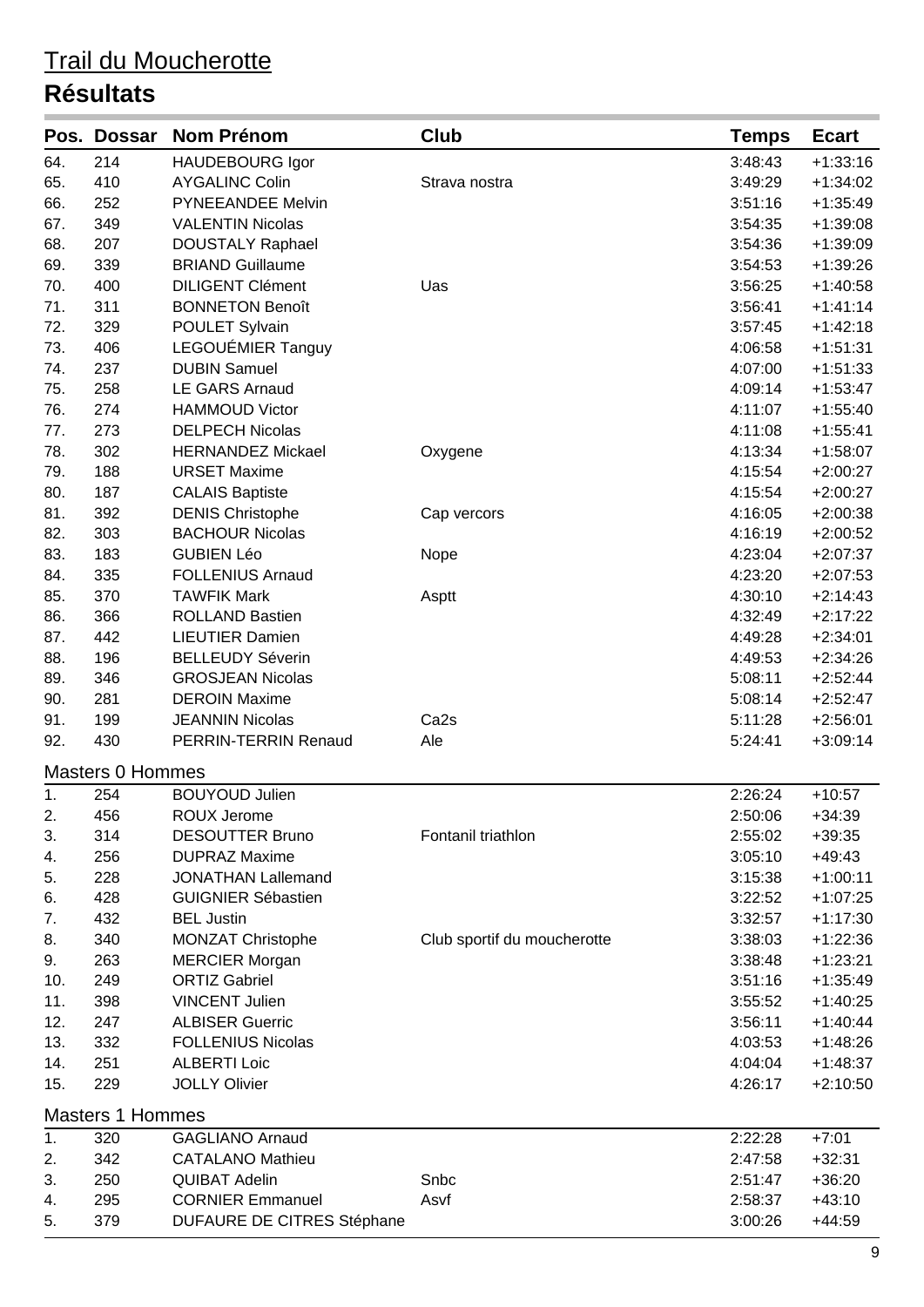|     | Pos. Dossar             | <b>Nom Prénom</b>          | Club                                | <b>Temps</b> | <b>Ecart</b> |
|-----|-------------------------|----------------------------|-------------------------------------|--------------|--------------|
| 6.  | 341                     | <b>MASSE Jean-Philippe</b> |                                     | 3:04:41      | $+49:14$     |
| 7.  | 306                     | <b>RAVANEL Nicolas</b>     | Al voiron                           | 3:06:48      | $+51:21$     |
| 8.  | 376                     | <b>DURAND Benoit</b>       |                                     | 3:10:43      | $+55:16$     |
| 9.  | 388                     | <b>BONFILS Xavier</b>      |                                     | 3:12:09      | $+56:42$     |
| 10. | 318                     | <b>D'OLIVIER Laurent</b>   |                                     | 3:12:12      | $+56:45$     |
| 11. | 415                     | <b>BOUVAREL Romain</b>     |                                     | 3:14:35      | $+59:08$     |
| 12. | 293                     | <b>VACHER Jacques</b>      |                                     | 3:19:00      | $+1:03:33$   |
| 13. | 436                     | DARSES Benjamin            |                                     | 3:21:06      | $+1:05:39$   |
| 14. | 186                     | <b>EGEA Grégory</b>        |                                     | 3:33:52      | $+1:18:25$   |
| 15. | 371                     | <b>HEUDEL Pierre</b>       |                                     | 3:35:25      | $+1:19:58$   |
| 16. | 377                     | <b>DIDIER Denis</b>        | Oxygène                             | 3:37:30      | $+1:22:03$   |
| 17. | 288                     | <b>SCRIVE Julien</b>       |                                     | 3:45:01      | $+1:29:34$   |
| 18. | 239                     | <b>CHEVALIER Benoît</b>    |                                     | 3:46:28      | $+1:31:01$   |
| 19. | 347                     | <b>BERDANOS Nicolas</b>    |                                     | 3:54:36      | $+1:39:09$   |
| 20. | 296                     | <b>LANGUEFINA Fabrice</b>  | As villefontaine                    | 4:15:30      | $+2:00:03$   |
| 21. | 404                     | <b>HUMENBERGER Martin</b>  |                                     | 4:16:19      | $+2:00:52$   |
| 22. | 290                     | <b>BONNIEZ Olivier</b>     | As villefontaine - école de trail   | 4:26:23      | $+2:10:56$   |
| 23. | 203                     | <b>STROLA Samy</b>         |                                     | 4:29:07      | $+2:13:40$   |
| 24. | 399                     | <b>GARCIA Nicolas</b>      |                                     | 4:43:56      | $+2:28:29$   |
| 25. | 401                     | <b>PAIRE Sylvain</b>       |                                     | 4:43:58      | $+2:28:31$   |
|     | <b>Masters 2 Hommes</b> |                            |                                     |              |              |
| 1.  | 338                     | <b>BOURGEOIS Olivier</b>   | Cyclo royans cross                  | 2:41:37      | $+26:10$     |
| 2.  | 323                     | <b>FAYOLLE David</b>       |                                     | 2:47:45      | $+32:18$     |
| 3.  | 414                     | <b>GOMEZ Michel</b>        | Cmi tullins                         | 2:51:37      | $+36:10$     |
| 4.  | 417                     | <b>WILLMANN Damien</b>     |                                     | 2:53:37      | $+38:10$     |
| 5.  | 369                     | <b>SCANDALIATO Cyril</b>   | Ca <sub>2s</sub>                    | 2:59:54      | $+44:27$     |
| 6.  | 386                     | <b>OYHARÇABAL Brice</b>    | Ac colombes                         | 3:10:19      | $+54:52$     |
| 7.  | 381                     | <b>TIXIER Olivier</b>      |                                     | 3:17:45      | $+1:02:18$   |
| 8.  | 384                     | <b>CHOUQUET Alex</b>       | Emsl                                | 3:26:29      | $+1:11:02$   |
| 9.  | 429                     | <b>PORLAN Manuel</b>       | Guc athlé santé                     | 3:27:06      | $+1:11:39$   |
| 10. | 330                     | <b>COMITO Christophe</b>   | Cmi cap vercors                     | 3:28:13      | $+1:12:46$   |
| 11. | 452                     | <b>MERMOND Raphael</b>     |                                     | 3:39:21      | $+1:23:54$   |
| 12. | 209                     | <b>MAURY Damien</b>        |                                     | 3:39:24      | $+1:23:57$   |
| 13. | 206                     | <b>BOULLE Ludovic</b>      |                                     | 3:40:15      | $+1:24:48$   |
| 14. | 287                     | DE OLIVEIRA Laurentino     |                                     | 3:45:02      | $+1:29:35$   |
| 15. | 324                     | <b>BARGUES Christophe</b>  | Cap vercors                         | 3:47:31      | $+1:32:04$   |
| 16. | 343                     | <b>VEYER Gregory</b>       |                                     | 4:13:35      | $+1:58:08$   |
| 17. | 266                     | <b>BESSON Sébastien</b>    |                                     | 4:15:28      | $+2:00:01$   |
| 18. | 407                     | <b>MOS Adrian</b>          |                                     | 4:16:24      | $+2:00:57$   |
| 19. | 453                     | <b>VENINEAUX Arnaud</b>    | Oxygene saint etienne de st geoires | 4:33:29      | $+2:18:02$   |
| 20. | 276                     | <b>GOYARD Frédéric</b>     |                                     | 5:08:14      | $+2:52:47$   |
|     | <b>Masters 3 Hommes</b> |                            |                                     |              |              |
| 1.  | 380                     | <b>MUNOZ Sylvain</b>       |                                     | 2:50:11      | $+34:44$     |
| 2.  | 383                     | <b>SURLIN David</b>        | Drayes du vercors                   | 3:18:04      | $+1:02:37$   |
| 3.  | 218                     | <b>SCHMITT Mathias</b>     |                                     | 3:18:45      | $+1:03:18$   |
| 4.  | 275                     | <b>CHARVET David</b>       |                                     | 3:22:56      | $+1:07:29$   |
| 5.  | 423                     | <b>BEUTIER David</b>       |                                     | 3:24:44      | $+1:09:17$   |
| 6.  | 184                     | <b>BOUTIN Mickaël</b>      |                                     | 3:27:16      | $+1:11:49$   |
| 7.  | 449                     | LE ROUZO Gael              |                                     | 3:51:42      | $+1:36:15$   |
| 8.  | 413                     | <b>BOTET Emmanuel</b>      | Team trail 2g                       | 4:04:22      | $+1:48:55$   |
| 9.  | 299                     | <b>MARTEL Rémy</b>         |                                     | 4:07:45      | $+1:52:18$   |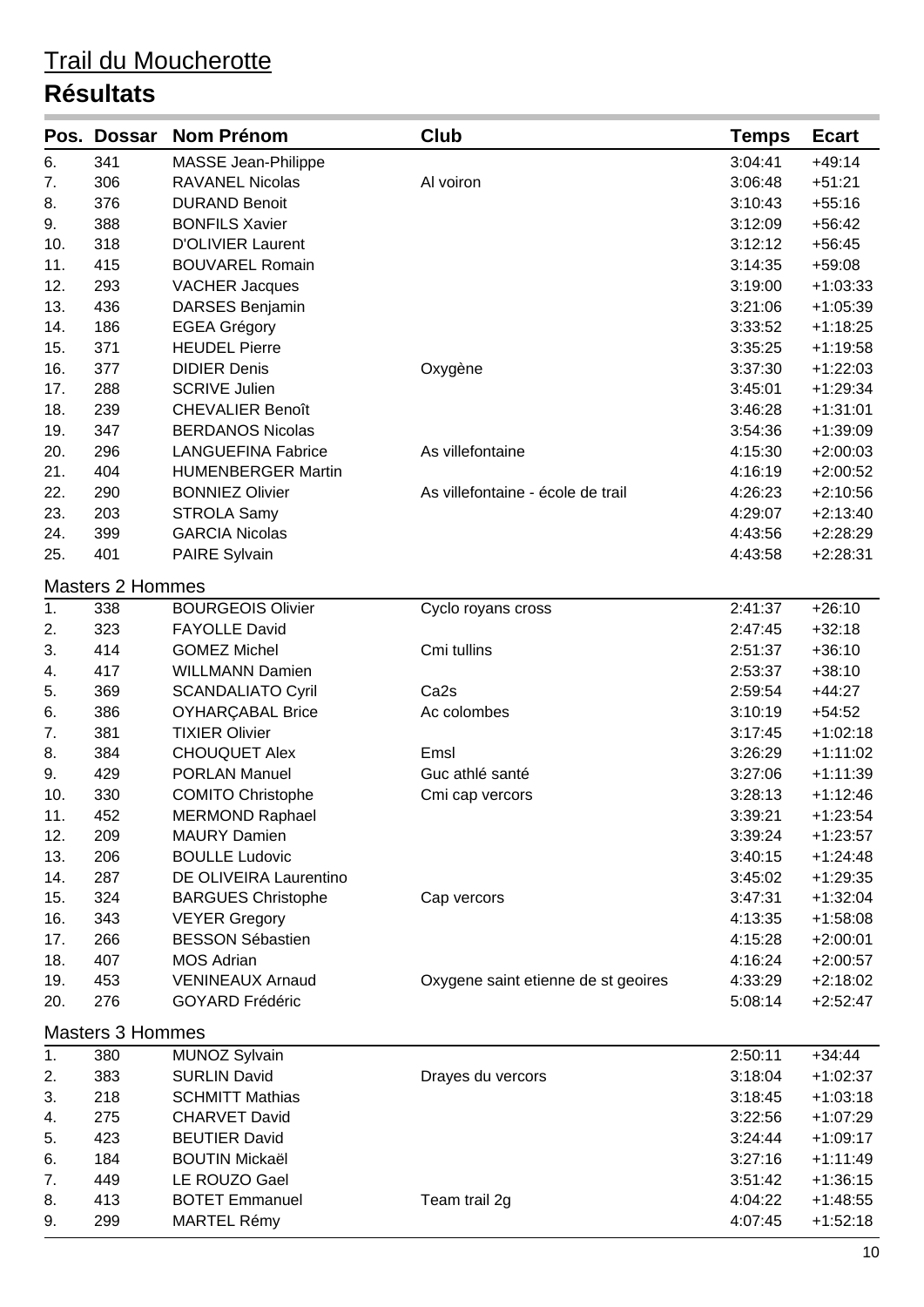|            | Pos. Dossar             | <b>Nom Prénom</b>            | <b>Club</b>               | <b>Temps</b> | <b>Ecart</b> |
|------------|-------------------------|------------------------------|---------------------------|--------------|--------------|
| 10.        | 261                     | <b>KOLIC Richard</b>         |                           | 4:37:51      | $+2:22:24$   |
| 11.        | 394                     | <b>LUSSON Etienne</b>        | F2v                       | 4:39:03      | $+2:23:36$   |
| 12.        | 264                     | <b>CHAMOND Pierre</b>        |                           | 5:05:15      | $+2:49:48$   |
| <b>DNF</b> | 270                     | <b>RUPPERT Eric</b>          |                           | 5:47:54      | $+3:32:27$   |
|            | <b>Masters 4 Hommes</b> |                              |                           |              |              |
| 1.         | 441                     | <b>STRIPPOLI Gilles</b>      |                           | 3:43:39      | $+1:28:12$   |
| 2.         | 445                     | <b>BAILLY Francois</b>       |                           | 3:45:45      | $+1:30:18$   |
| 3.         | 286                     | <b>RIADO Guillaume</b>       |                           | 3:48:17      | $+1:32:50$   |
| 4.         | 356                     | MEHU Jean-Philippe           | Alpes fontaine athletisme | 3:54:40      | $+1:39:13$   |
| 5.         | 385                     | <b>MARINO Didier</b>         | Asvf athlétisme           | 4:06:01      | $+1:50:34$   |
| 6.         | 420                     | <b>ANDREO Eric</b>           |                           | 4:09:14      | $+1:53:47$   |
| 7.         | 391                     | <b>FAUCHERAND Philippe</b>   |                           | 4:22:11      | $+2:06:44$   |
| 8.         | 191                     | <b>BOINON Luc</b>            | Les foulée muroise        | 5:11:12      | $+2:55:45$   |
|            | <b>Masters 5 Hommes</b> |                              |                           |              |              |
| 1.         | 352                     | <b>ROBERT Patrick</b>        | Al voiron                 | 3:09:34      | $+54:07$     |
|            | <b>Masters 6 Hommes</b> |                              |                           |              |              |
| 1.         | 325                     | <b>NOEL Philippe</b>         | Cap vercors               | 4:14:11      | $+1:58:44$   |
| 2.         | 451                     | <b>ESQUIROL Olivier</b>      | Asso ninon soleil         | 4:38:09      | $+2:22:42$   |
|            | <b>Masters 7 Hommes</b> |                              |                           |              |              |
| 1.         | 408                     | <b>THOMAS Damien</b>         |                           | 4:33:34      | $+2:18:07$   |
| 45km       |                         |                              |                           |              |              |
| Féminin    |                         |                              |                           |              |              |
|            | <b>Seniors Femmes</b>   |                              |                           |              |              |
| 1.         | 147                     | <b>MARCILLAUD Cloé</b>       | Autour du trail           | 6:26:28      | $+1:39:32$   |
| 2.         | 129                     | <b>LEVY Julia</b>            |                           | 7:14:24      | $+2:27:28$   |
| 3.         | 127                     | <b>KRAUTH Lucille</b>        | 1000 pattes triathlon     | 7:36:07      | $+2:49:11$   |
| 4.         | 167                     | <b>TOURATON Alessia</b>      |                           | 7:36:21      | $+2:49:25$   |
| 5.         | 11                      | <b>CAULET Héloïse</b>        |                           | 7:43:00      | $+2:56:04$   |
| 6.         | 53                      | <b>LESAFFRE Lysiane</b>      |                           | 7:46:15      | $+2:59:19$   |
| 7.         | 94                      | <b>KOUYOUDJIAN Eva</b>       |                           | 7:51:25      | $+3:04:29$   |
| 8.         | 154                     | <b>HAMEL Nérimène</b>        |                           | 8:14:15      | $+3:27:19$   |
| 9.         | 152                     | <b>IMBERT Aurore</b>         |                           | 9:39:49      | $+4:52:53$   |
| <b>DNF</b> | $\overline{7}$          | <b>AUJOULAT Elodie</b>       |                           |              |              |
|            | <b>Masters 0 Femmes</b> |                              |                           |              |              |
| 1.         | 163                     | <b>BESQUEUT - THOMASSERY</b> | Cap vercors               | 6:33:08      | $+1:46:12$   |
| 2.         | 80                      | <b>GUEGUEN Céline</b>        |                           | 7:49:01      | $+3:02:05$   |
|            | <b>Masters 1 Femmes</b> |                              |                           |              |              |
| 1.         | 156                     | <b>TOMS Alison</b>           |                           | 6:33:07      | $+1:46:11$   |
| 2.         | 138                     | <b>BAVIÈRE Gaelle</b>        | Grenoble trail            | 6:39:56      | $+1:53:00$   |
| 3.         | 38                      | <b>WINTENBERGER Sylvie</b>   |                           | 7:22:02      | $+2:35:06$   |
| 4.         | 91                      | MARTINELLO Céline            | Ca <sub>2s</sub>          | 7:49:22      | $+3:02:26$   |
|            | <b>Masters 2 Femmes</b> |                              |                           |              |              |
| 1.         | 171                     | <b>ROCHE Fabienne</b>        |                           | 7:11:20      | $+2:24:24$   |
| 2.         | 37                      | <b>BOURDEL Delphine</b>      | Sam paris 12              | 7:22:02      | $+2:35:06$   |
| 3.         | 8                       | LUBRANI Alexandra            |                           | 8:10:05      | $+3:23:09$   |
| 4.         | 64                      | <b>DE HARO Christelle</b>    |                           | 8:20:29      | $+3:33:33$   |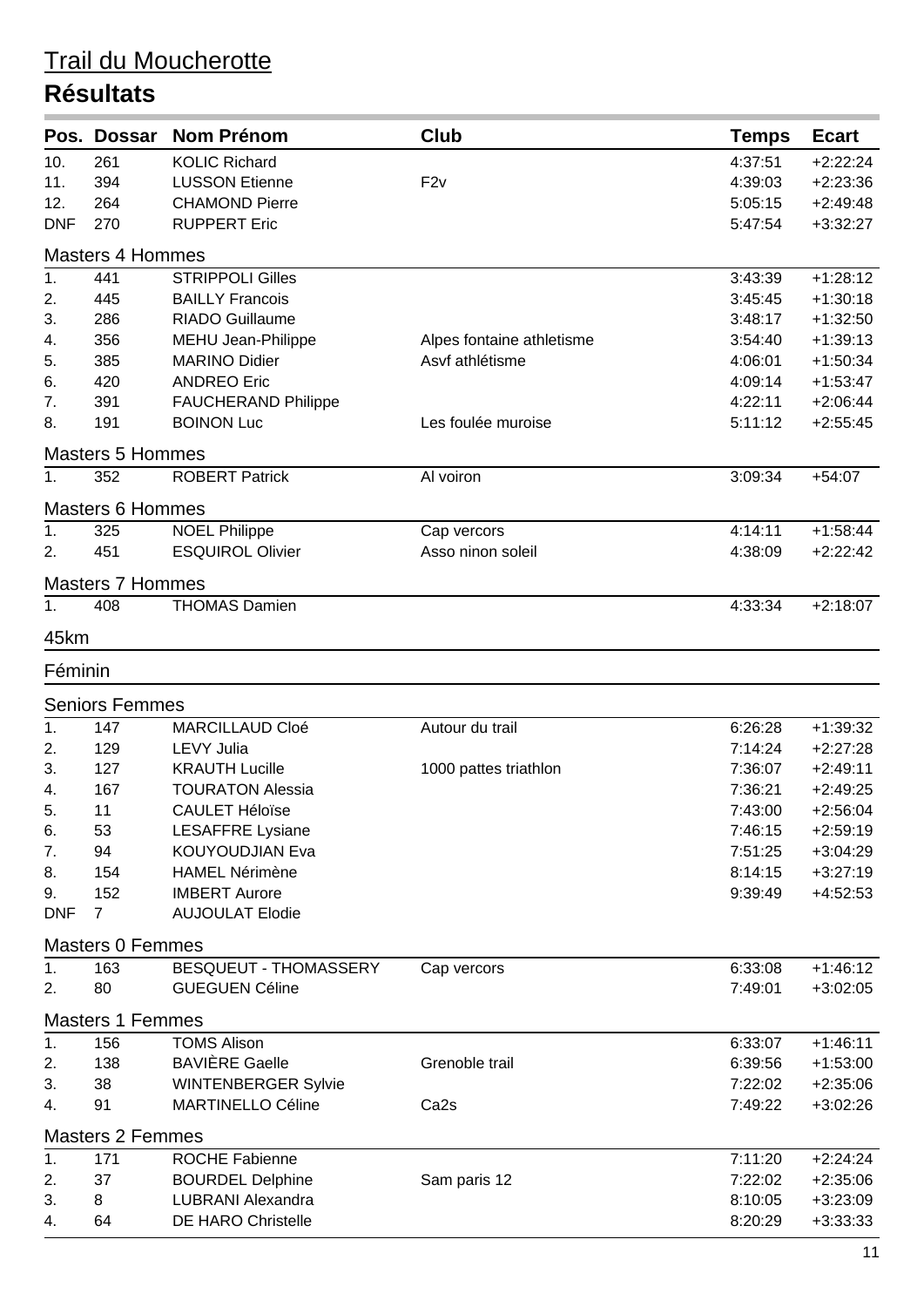|                 | Pos. Dossar             | <b>Nom Prénom</b>              | Club                | <b>Temps</b> | <b>Ecart</b> |
|-----------------|-------------------------|--------------------------------|---------------------|--------------|--------------|
| 5.              | 155                     | <b>GRENIER Aurélia</b>         |                     | 9:57:27      | $+5:10:31$   |
|                 | <b>Masters 3 Femmes</b> |                                |                     |              |              |
| 1.              | 74                      | <b>EVRARD Veronique</b>        |                     | 7:20:20      | $+2:33:24$   |
| 2.              | 98                      | RABIBISOA Bakoly               | <b>Bibirun</b>      | 9:31:18      | $+4:44:22$   |
| <b>Masculin</b> |                         |                                |                     |              |              |
|                 | <b>Espoirs Hommes</b>   |                                |                     |              |              |
| 1.              | 125                     | <b>GALLAY Antoine</b>          |                     | 6:17:31      | $+1:30:35$   |
| 2.              | 86                      | PAKRAVAN Valentin              |                     | 7:49:24      | $+3:02:28$   |
| <b>DNF</b>      | 70                      | <b>HAMAR Augustin</b>          |                     | 5:46:23      | $+59:27$     |
|                 | <b>Seniors Hommes</b>   |                                |                     |              |              |
| 1.              | 146                     | <b>REGNY Dylan</b>             | Laiteriebaiko       | 4:56:21      | $+9:25$      |
| 2.              | 22                      | <b>MAINGUY Antoine</b>         |                     | 5:08:25      | $+21:29$     |
| 3.              | 101                     | <b>CLEMENT Anthony</b>         | Lyon mountain trail | 5:17:26      | $+30:30$     |
| 4.              | 139                     | <b>SERREAU Florian</b>         | Ca <sub>2s</sub>    | 5:22:42      | $+35:46$     |
| 5.              | 75                      | <b>LIBERSA Bastien</b>         |                     | 5:44:03      | $+57:07$     |
| 6.              | 172                     | <b>GUINEHUT Benjamin</b>       |                     | 5:44:31      | $+57:35$     |
| 7.              | 67                      | <b>MISTRE Lucas</b>            |                     | 5:50:26      | $+1:03:30$   |
| 8.              | 104                     | DE LA BOURDONNAYE Eloi         |                     | 5:56:02      | $+1:09:06$   |
| 9.              | 158                     | PELLERIN Luc                   |                     | 6:02:56      | $+1:16:00$   |
| 10.             | 124                     | <b>MONS QUENDO Fabien</b>      | Ca <sub>2s</sub>    | 6:09:04      | $+1:22:08$   |
| 11.             | 66                      | DONGUY Benjamin                |                     | 6:10:43      | $+1:23:47$   |
| 12.             | 153                     | ZALEJSKI Clément               |                     | 6:22:30      | $+1:35:34$   |
| 13.             | 12                      | <b>SCHRUOFFENEGER Julien</b>   |                     | 6:33:01      | $+1:46:05$   |
| 14.             | 118                     | <b>FRANQUET Quentin</b>        |                     | 6:39:28      | $+1:52:32$   |
| 15.             | 21                      | <b>GAUTHIER Nolan</b>          |                     | 6:40:50      | $+1:53:54$   |
| 16.             | 117                     | <b>BESANCENOT Jean-Marie</b>   |                     | 6:43:24      | $+1:56:28$   |
| 17.             | 107                     | <b>JOURDAN MARQUES Jérémy</b>  |                     | 6:45:18      | $+1:58:22$   |
| 18.             | 161                     | <b>SAHM Ludovic</b>            |                     | 6:57:39      | $+2:10:43$   |
| 19.             | 151                     | <b>RUBIO Cedric</b>            |                     | 7:11:10      | $+2:24:14$   |
| 20.             | 169                     | <b>PAUL Picard</b>             | Team fragilus       | 7:16:54      | $+2:29:58$   |
| 21.             | 121                     | <b>FAIVRE D'ARCIER Mathieu</b> |                     | 7:18:58      | $+2:32:02$   |
| 22.             | $\overline{4}$          | <b>REYNAUD Robin</b>           |                     | 7:24:53      | $+2:37:57$   |
| 23.             | 126                     | RIGÉ Adrien                    |                     | 7:27:38      | $+2:40:42$   |
| 24.             | 5                       | <b>CLAUSTRE Jérémie</b>        |                     | 7:28:46      | $+2:41:50$   |
| 25.             | 50                      | <b>THILLAYE Hugues</b>         |                     | 7:36:21      | $+2:49:25$   |
| 26.             | 115                     | <b>ALLEGRE Louis</b>           |                     | 7:42:11      | $+2:55:15$   |
| 27.             | 109                     | <b>KLATKA Fabien</b>           |                     | 7:43:01      | $+2:56:05$   |
| 28.             | 54                      | <b>TRAN Arnaud</b>             |                     | 7:50:02      | $+3:03:06$   |
| 29.             | 84                      | REGACHE Théo                   |                     | 7:57:37      | $+3:10:41$   |
| 30.             | 34                      | <b>MELET Fabien</b>            |                     | 7:59:13      | $+3:12:17$   |
| 31.             | 15                      | <b>FORESTIER Cyril</b>         |                     | 7:59:29      | $+3:12:33$   |
| 32.             | 116                     | <b>CHOQUET Valentin</b>        |                     | 8:01:50      | $+3:14:54$   |
| 33.             | 148                     | <b>VERNAY Sylvain</b>          |                     | 8:01:51      | $+3:14:55$   |
| 34.             | 62                      | DESPROGES-GOTTERON Lucas       |                     | 8:05:04      | $+3:18:08$   |
| 35.             | 16                      | MAZÉAS Alexandre               |                     | 8:09:14      | $+3:22:18$   |
| 36.             | 61                      | <b>BÉTHOUART Hilaire</b>       |                     | 8:18:16      | $+3:31:20$   |
| 37.             | 439                     | <b>VALOUR Thomas</b>           |                     | 8:19:05      | $+3:32:09$   |
| 38.             | 90                      | <b>JONEAU Julien</b>           |                     | 8:19:06      | $+3:32:10$   |
| 39.             | 44                      | <b>ARMANDO Matthieu</b>        |                     | 8:30:48      | $+3:43:52$   |
|                 |                         |                                |                     |              |              |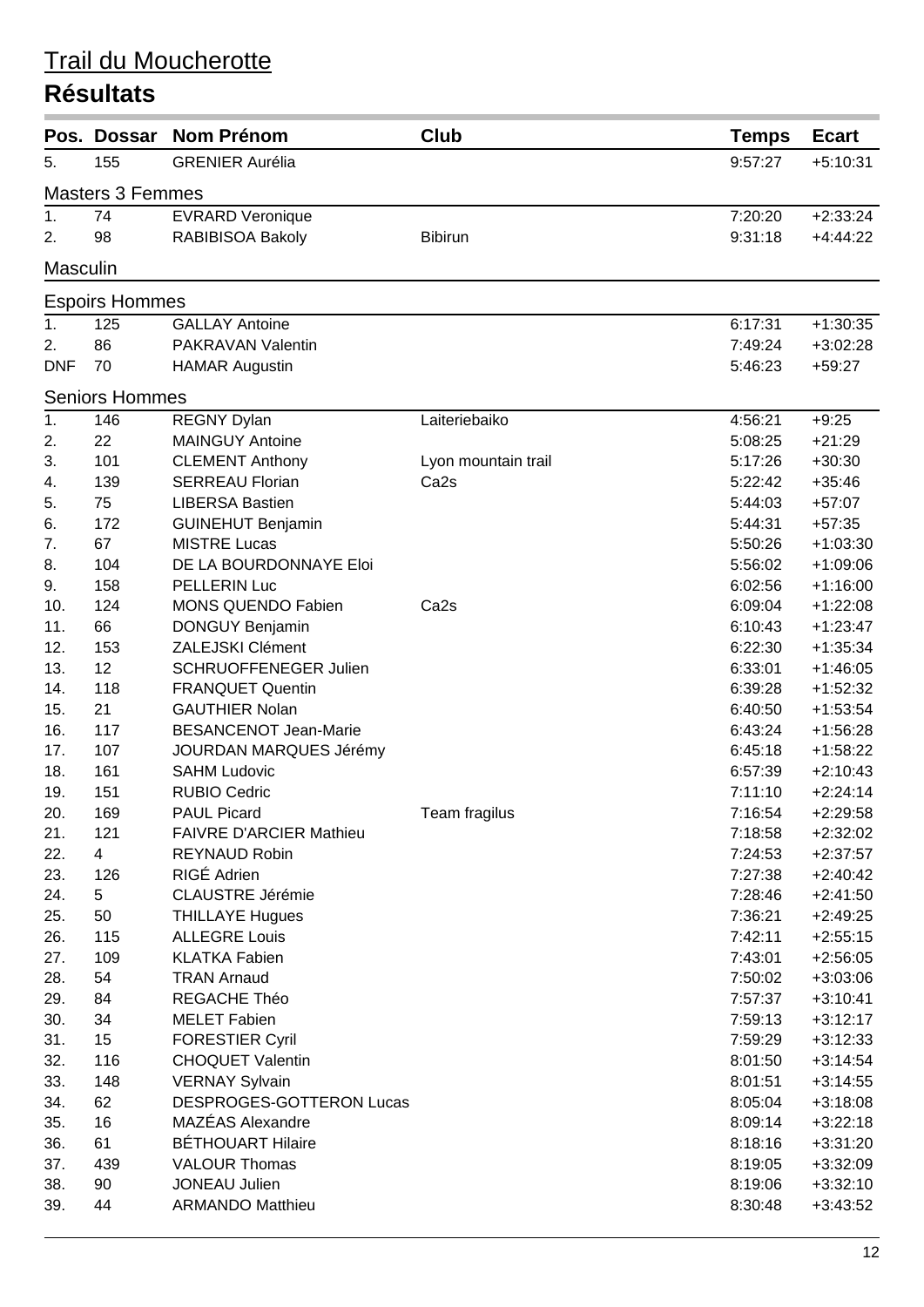|            | Pos. Dossar             | <b>Nom Prénom</b>         | Club                                | <b>Temps</b> | <b>Ecart</b> |
|------------|-------------------------|---------------------------|-------------------------------------|--------------|--------------|
| 40.        | 43                      | <b>ARMANDO Mickael</b>    |                                     | 8:30:48      | $+3:43:52$   |
| 41.        | 60                      | <b>DESCAMPS Valentin</b>  |                                     | 8:47:27      | $+4:00:31$   |
| 42.        | $\overline{2}$          | <b>LINHER Florent</b>     |                                     | 8:51:13      | $+4:04:17$   |
| 43.        | $\mathbf{1}$            | DAVID Sylvain             |                                     | 8:56:33      | $+4:09:37$   |
| 44.        | 149                     | THIERRY D'ARGENLIEU Eloy  |                                     | 9:14:23      | $+4:27:27$   |
| 45.        | 31                      | <b>GAIGNON Francois</b>   |                                     | 9:53:44      | $+5:06:48$   |
| 46.        | 33                      | <b>MARCET Adrien</b>      |                                     | 9:53:49      | $+5:06:53$   |
| 47.        | 56                      | <b>NASR Bechara</b>       |                                     | 10:01:18     | $+5:14:22$   |
| 48.        | 79                      | PELLET Alejandro          |                                     | 10:23:56     | $+5:37:00$   |
| <b>DNF</b> | 93                      | PAYET-BURIN Nicolas       |                                     |              |              |
| <b>DNF</b> | 159                     | <b>LARUE Théo</b>         |                                     |              |              |
| <b>DNF</b> | 63                      | <b>RICHARD Grégoire</b>   |                                     | 5:46:21      | $+59:25$     |
|            | <b>Masters 0 Hommes</b> |                           |                                     |              |              |
| 1.         | 40                      | <b>NICOLAS Prin</b>       |                                     | 5:15:43      | $+28:47$     |
| 2.         | 41                      | <b>BLANCHARD Simon</b>    | Ca <sub>2s</sub>                    | 5:43:42      | $+56:46$     |
| 3.         | 88                      | DI ZIO Cédric             |                                     | 6:10:43      | $+1:23:47$   |
| 4.         | 10                      | <b>BINETRUY Olivier</b>   |                                     | 6:17:33      | $+1:30:37$   |
| 5.         | 25                      | <b>DUFLOT Alexandre</b>   |                                     | 6:21:00      | $+1:34:04$   |
| 6.         | 46                      | <b>LION Guillaume</b>     | Villejuif triathlon                 | 6:26:20      | $+1:39:24$   |
| 7.         | 164                     | <b>BESQUEUT Sébastien</b> | Cap vercors                         | 6:33:07      | $+1:46:11$   |
| 8.         | 108                     | <b>CALAMARO Nans</b>      | Taillefer trail team                | 6:48:20      | $+2:01:24$   |
| 9.         | 85                      | <b>TOILLON Emmanuel</b>   | Aspa run meylan                     | 6:53:13      | $+2:06:17$   |
| 10.        | 76                      | <b>HEINTZ Damien</b>      |                                     | 6:57:01      | $+2:10:05$   |
| 11.        | 133                     | <b>LAGET Frédéric</b>     |                                     | 6:57:31      | $+2:10:35$   |
| 12.        | 170                     | <b>TIKA Amine</b>         |                                     | 7:05:30      | $+2:18:34$   |
| 13.        | 123                     | <b>BACHIR Redouane</b>    |                                     | 7:06:30      | $+2:19:34$   |
| 14.        | 122                     | <b>BOUZIDI Jacques</b>    | Oxygene / team guenille             | 7:11:46      | $+2:24:50$   |
| 15.        | 168                     | <b>DUGUÉ Baptiste</b>     |                                     | 7:14:13      | $+2:27:17$   |
| 16.        | 128                     | <b>SURPI Fabien</b>       |                                     | 7:16:21      | $+2:29:25$   |
| 17.        | 165                     | <b>CATOIRE Andrew</b>     | Caf Iyon                            | 7:32:05      | $+2:45:09$   |
| 18.        | 135                     | <b>PRAT Thibault</b>      | Team miquettes                      | 7:37:59      | $+2:51:03$   |
| 19.        | 14                      | <b>EQUEL Sylvain</b>      |                                     | 7:39:22      | $+2:52:26$   |
| 20.        | 81                      | <b>GUEGUEN Pierric</b>    |                                     | 7:49:01      | $+3:02:05$   |
| 21.        | 106                     | <b>MILLE Alexandre</b>    |                                     | 7:50:14      | $+3:03:18$   |
| 22.        | 130                     | PORTIER Kévin             |                                     | 8:05:12      | $+3:18:16$   |
| 23.        | 47                      | <b>WATTEBLED Romain</b>   |                                     | 8:15:09      | $+3:28:13$   |
| 24.        | 96                      | <b>VALOUR Arnaud</b>      |                                     | 8:19:05      | $+3:32:09$   |
| 25.        | 99                      | LEFEBVRE Thomas           | Kikour à st niz                     | 8:59:31      | $+4:12:35$   |
| 26.        | 140                     | <b>THOMAS Florian</b>     |                                     | 9:47:57      | $+5:01:01$   |
| 27.        | 32                      | <b>FILET Julien</b>       |                                     | 9:53:49      | $+5:06:53$   |
| <b>DNF</b> | 6                       | <b>EQUEL Florent</b>      | Courir à beaucaire                  |              |              |
|            | <b>Masters 1 Hommes</b> |                           |                                     |              |              |
| 1.         | 174                     | <b>HALGRAIN Nicolas</b>   | Team provence endurance             | 4:46:56      | ۰.           |
| 2.         | 103                     | <b>SCHNEIDER Olivier</b>  |                                     | 5:42:10      | $+55:14$     |
| 3.         | 36                      | <b>GOSSMANN Yoann</b>     | Tête d'or runners                   | 5:44:52      | $+57:56$     |
| 4.         | 105                     | <b>PHILIP Alexandre</b>   |                                     | 5:56:42      | $+1:09:46$   |
| 5.         | 143                     | <b>GARCIA Florent</b>     |                                     | 6:11:28      | $+1:24:32$   |
| 6.         | 52                      | NAVICET Olivier           | Club alpin Iyon villeurbanne        | 6:20:42      | $+1:33:46$   |
| 7.         | 92                      | <b>ARNOUX Gildas</b>      | Ce chevron                          | 6:23:39      | $+1:36:43$   |
| 8.         | 150                     | <b>BALAHACHI Rafion</b>   | Club manikou organisations/les cars | 6:56:32      | $+2:09:36$   |
| 9.         | 77                      | <b>THEVENIN Benjamin</b>  | Team trail aix les bains            | 7:12:11      | $+2:25:15$   |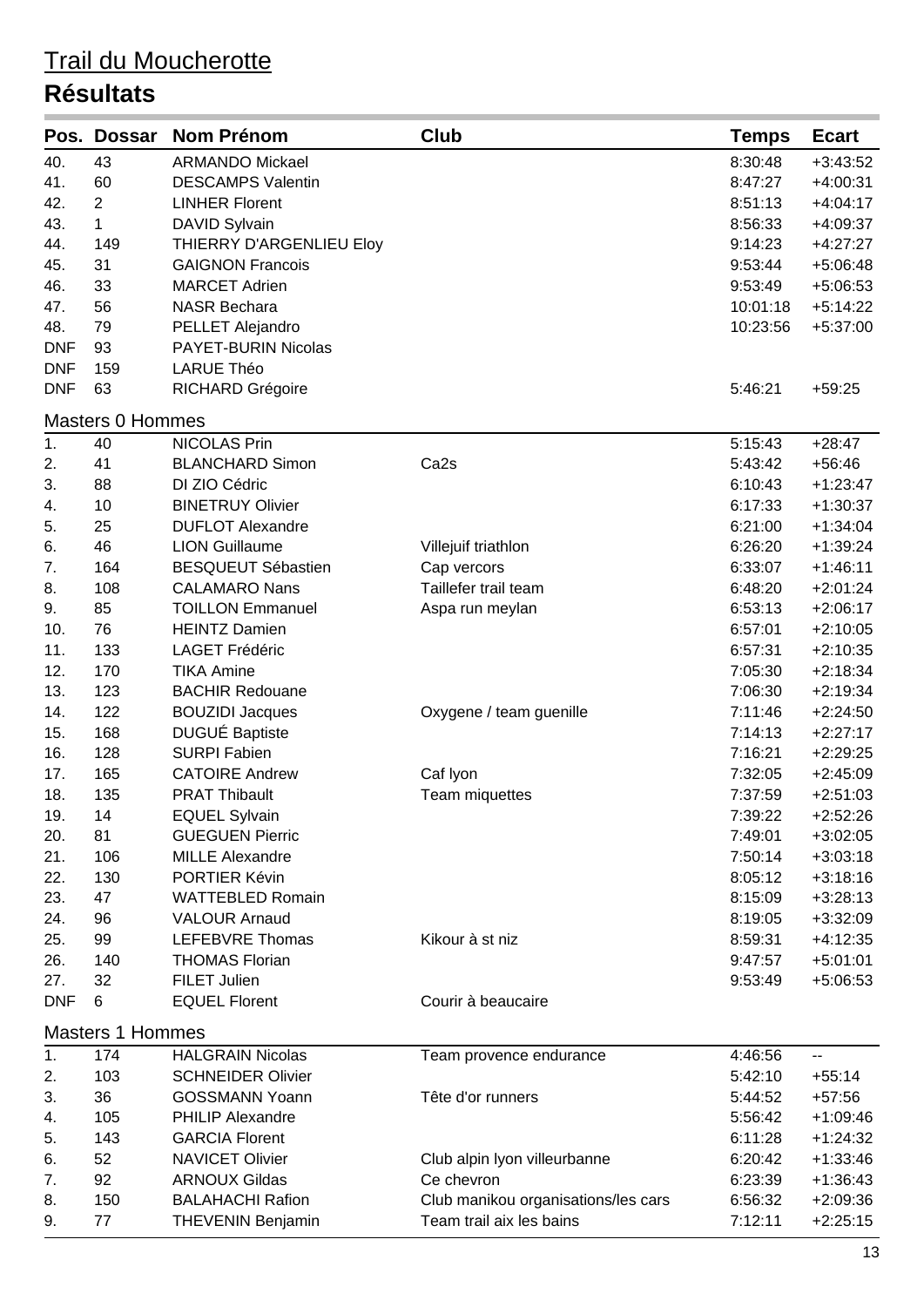|                         | Pos. Dossar             | <b>Nom Prénom</b>            | Club                          | <b>Temps</b> | <b>Ecart</b> |  |  |
|-------------------------|-------------------------|------------------------------|-------------------------------|--------------|--------------|--|--|
| 10.                     | 141                     | <b>FLORENTIN Vincent</b>     | Al pizançon                   | 7:38:54      | $+2:51:58$   |  |  |
| 11.                     | 27                      | <b>CARTA Jean-Daniel</b>     |                               | 7:54:36      | $+3:07:40$   |  |  |
| 12.                     | 71                      | <b>MARTINEZ Christophe</b>   | Rtb16                         | 8:01:21      | $+3:14:25$   |  |  |
| 13.                     | 69                      | <b>JODART Damien</b>         |                               | 8:07:03      | $+3:20:07$   |  |  |
| 14.                     | 45                      | <b>LELEU Cedric</b>          | Courir en livradois forez     | 8:10:19      | $+3:23:23$   |  |  |
| 15.                     | 35                      | PANSIOT Julien               |                               | 8:30:46      | $+3:43:50$   |  |  |
| 16.                     | 24                      | <b>SECHAUD Dimitri</b>       |                               | 10:03:01     | $+5:16:05$   |  |  |
| 17.                     | 120                     | <b>DEBARD Damien</b>         |                               | 10:03:53     | $+5:16:57$   |  |  |
| <b>DNF</b>              | 28                      | <b>PERRIER Damien</b>        |                               |              |              |  |  |
| <b>DNF</b>              | 59                      | <b>BONNAIRE Cédric</b>       | As ruy                        |              |              |  |  |
|                         | <b>Masters 2 Hommes</b> |                              |                               |              |              |  |  |
| 1.                      | 72                      | <b>CAFFIN Olivier</b>        |                               | 5:51:17      | $+1:04:21$   |  |  |
| 2.                      | 136                     | <b>BERNAGAUD Cyrille</b>     | Asul bron                     | 6:30:16      | $+1:43:20$   |  |  |
| 3.                      | 166                     | <b>VENDEVILLE Willy</b>      |                               | 6:36:00      | $+1:49:04$   |  |  |
| 4.                      | 26                      | <b>LAUGER Laurent</b>        | S/I ginestas x trail          | 6:51:14      | $+2:04:18$   |  |  |
| 5.                      | 142                     | <b>LIBRE Guillaume</b>       |                               | 7:05:01      | $+2:18:05$   |  |  |
| 6.                      | 113                     | <b>TRIBOLO Philippe</b>      |                               | 7:11:15      | $+2:24:19$   |  |  |
| 7.                      | 110                     | <b>BLIEM Mathieu</b>         |                               | 7:19:14      | $+2:32:18$   |  |  |
| 8.                      | 119                     | <b>LEGAY Yannick</b>         |                               | 7:58:38      | $+3:11:42$   |  |  |
| 9.                      | 112                     | PERIAND Thomas               | Eag athlétisme                | 7:58:38      | $+3:11:42$   |  |  |
| 10.                     | 134                     | <b>ROSSET Vincent</b>        | Us vizille athlétisme         | 8:15:27      | $+3:28:31$   |  |  |
| 11.                     | 39                      | RODRIGUEZ LIZANA Miguel      | Aoc charenton                 | 8:31:09      | $+3:44:13$   |  |  |
| 12.                     | 145                     | <b>BOURDEAU Willy</b>        |                               | 9:12:07      | $+4:25:11$   |  |  |
| 13.                     | 82                      | <b>GRÉHANT Nicolas</b>       |                               | 10:03:53     | $+5:16:57$   |  |  |
| 14.                     | 100                     | <b>FONTAINE Matthieu</b>     |                               | 10:15:57     | $+5:29:01$   |  |  |
| <b>DNF</b>              | 49                      | <b>WATTEBLED David</b>       |                               |              |              |  |  |
|                         | <b>Masters 3 Hommes</b> |                              |                               |              |              |  |  |
| 1.                      | 57                      | MOISSONNIER Louis-Christophe |                               | 5:53:13      | $+1:06:17$   |  |  |
| 2.                      | 162                     | <b>BELMONT Olivier</b>       | Ca <sub>2s</sub>              | 6:24:50      | $+1:37:54$   |  |  |
| 3.                      | 29                      | <b>VINET Marc</b>            | Ca <sub>2s</sub>              | 6:36:29      | $+1:49:33$   |  |  |
| 4.                      | 9                       | <b>HESLOUIS Eddy</b>         |                               | 7:10:13      | $+2:23:17$   |  |  |
| 5.                      | 111                     | <b>CREBASSA Thierry</b>      |                               | 7:26:43      | $+2:39:47$   |  |  |
| 6.                      | 65                      | DARMEDRU Stephane            |                               | 8:10:14      | $+3:23:18$   |  |  |
| 7.                      | 132                     | <b>PRATO Stephane</b>        | Usvizille athlétisme          | 8:15:27      | $+3:28:31$   |  |  |
| 8.                      | 157                     | <b>VALLIER Denis</b>         |                               | 8:27:31      | $+3:40:35$   |  |  |
| 9.                      | 51                      | <b>VALY Marc</b>             |                               | 8:27:50      | $+3:40:54$   |  |  |
| <b>DNF</b>              | 55                      | <b>FREDERIC Laberie</b>      |                               |              |              |  |  |
| <b>DNF</b>              | 78                      | SECONDÉ Romuald              | Pattes actives chusclannaises |              |              |  |  |
| <b>DNF</b>              | 89                      | <b>LEMAITRE Sylvain</b>      | Ac oril                       | 7:10:51      | $+2:23:55$   |  |  |
|                         | <b>Masters 4 Hommes</b> |                              |                               |              |              |  |  |
| 1.                      | 114                     | <b>BUISSON Dominique</b>     | Team trail saint marcellin    | 7:13:32      | $+2:26:36$   |  |  |
| 2.                      | 97                      | <b>COUDRET Christophe</b>    | <b>Bibirun</b>                | 7:33:47      | $+2:46:51$   |  |  |
| 3.                      | 137                     | <b>LEUFEN Thomas</b>         |                               | 7:34:30      | $+2:47:34$   |  |  |
| 4.                      | 83                      | <b>REGACHE Pascal</b>        | Ca <sub>2s</sub>              | 7:57:38      | $+3:10:42$   |  |  |
| 5.                      | 173                     | <b>GORLIER Gilles</b>        | Cmi tullins                   | 9:34:55      | $+4:47:59$   |  |  |
| 6.                      | 131                     | <b>HUET Hervé</b>            |                               | 9:36:18      | $+4:49:22$   |  |  |
| 7.                      | 68                      | STÉPHANE Viaud               | Spac                          | 9:56:16      | $+5:09:20$   |  |  |
| <b>Masters 5 Hommes</b> |                         |                              |                               |              |              |  |  |
| 1.                      | 102                     | <b>BARROYER Bruno</b>        | Ca <sub>2s</sub>              | 6:57:30      | $+2:10:34$   |  |  |